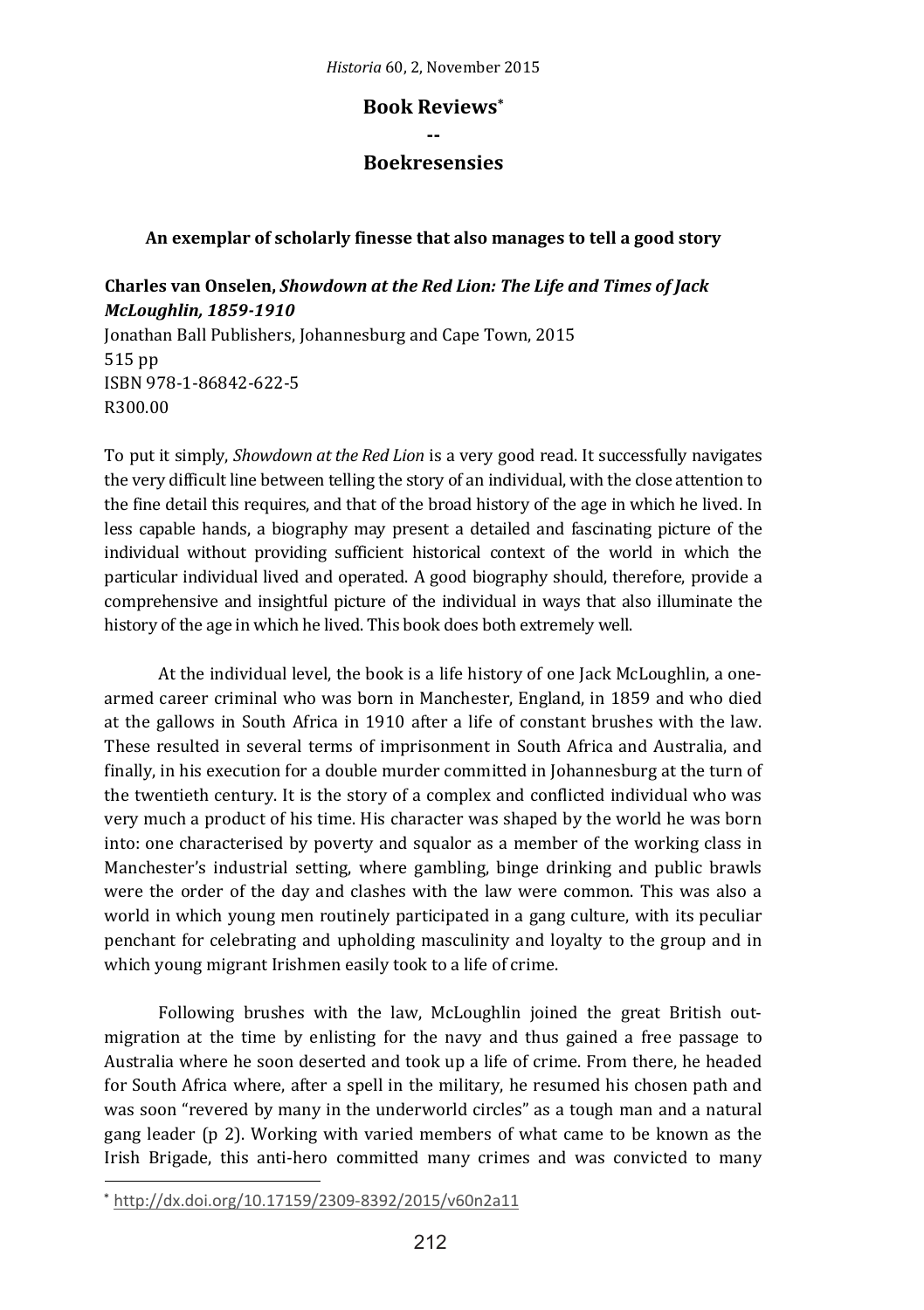prison terms in Johannesburg and its environs. It was while trying to escape from a prison in Rustenburg that prison guards shot him and shattered his arm, resulting in him losing the arm and becoming literally, a one-armed bandit.

Apart from a brief period with a live-in girlfriend. McLoughlin did not care much for women and preferred male company. He grew particularly close to one young lad, George Stevenson, known among his peers as "Stevo", who became his partner in crime for a while. After successfully blowing open a safe and relieving it of its contents in Johannesburg, the gang which he led fled to Pretoria where they lay low for a while. With the police hot on his heels for this crime, McLoughlin was forced to flee the country to Bulawayo in Southern Rhodesia before becoming something of a consultant to a Vhenda chief who was resisting encroaching Boer domination. On discovering that his beloved Stevo had turned informer against him and other members of the gang that had participated in the safe-busting crime that had forced him to temporarily flee into exile, McLoughlin felt betrayed and resolved to execute the traitor. He proceeded to shoot Stevo down in a downtown hotel and shortly thereafter, inadvertently shot a young Muslim man – thus becoming a wanted man for committing a double murder.

With the law once again on his heels, he escaped to Delagoa Bay and made his way Down Under where for the next decade and a half, he continued his life of crime, operating between Australia and New Zealand. Finally, he was arrested in Australia after committing yet another crime and was sentenced to imprisonment. After serving time for this crime, he was extradited to South Africa to face trial for the two murders he had committed earlier. He was found guilty and sentenced to death. While this is clearly a story of one unconventional man's life as a rebel and a bandit, living on the margins of society which he was intent on subverting, the author rightly cautions us against regarding him as "peculiar" or "mad" or even unique, because

if we focus on his exceptionality and the deeds that came to cost his life, we will forfeit the fuller understanding that comes from the realisation that there were thousands of other men who, in most respects, were more alike than they were not  $(p 3)$ .

Moreover, McLoughlin's life story provides a window through which we can trace the momentous historical developments that helped to shape our world while the globalisation process steadily unfolded and technological innovations increased the inter-connectedness of peoples around the globe. While globalisation has often been linked to the recent IT revolution and the matching innovative developments in communication and travel, van Onselen reminds us that globalisation was long under way before then. The global nature of the world in which McLoughlin lived and operated was evident in a number of ways. These included the international crime network that enabled him to hook up with fellow Irish criminals in South Africa, Australia and New Zealand. Most of the Irish Brigade had their roots in the Lancastrian industrial world and shared a common anti-English resentment arising out of a shared memory of the abuse of the Irish by the English over the years. These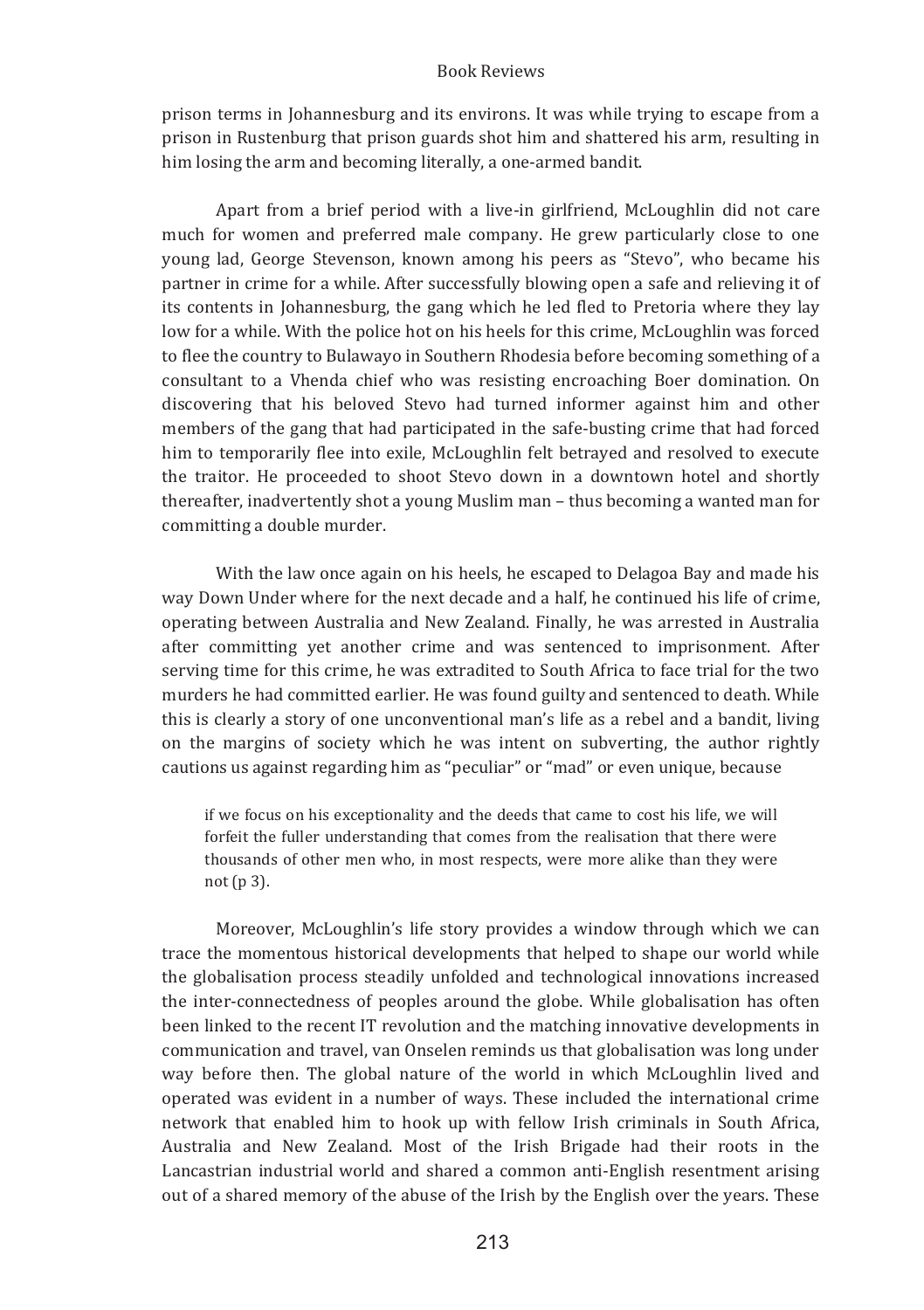Irishmen had all found their way into the far-flung corners of the British Empire as part of another global phenomenon, namely the Great Migration of the second half of the nineteenth century, which saw people of British stock emigrating from their country of origin into Australia. New Zealand and South Africa, among other countries. This out-migration did not only involve Irish criminals but also large numbers of other groups, including women and children, because "after 1850, more than 200 000 migrants left Britain each year" (p 10). While there were clearly push factors driving this out-migration, there were also pull factors that promised hope of a better life in the colonies, especially given the discovery of precious minerals, such as gold in Australia, New Zealand and South Africa, in the 1850s, 1860s, and 1880s, respectively and also of diamonds in South Africa in the 1860s (p 6).

This massive out-migration was made possible by revolutionary changes in international communication facilities and sea and land transportation through the development of the telegraph and railway and sea-transport technology, respectively. As van Onselen put it, "the Age of the Great Migrations in the latter half of the nineteenth century was predicated on the extraordinary advances made in the development and intercontinental spread of the railways networks, steamship passages and telegraphic networks" (p 6). Because of these technological revolutions, the world was becoming a smaller place, enabling what van Onselen calls the "imperial gaze" or the imperial eve to see more clearly what was going on in the far corners of the British Empire. The improved communication networks provided by the telegraph and by the growing number of newspapers throughout the empire meant that it was becoming relatively easier for officials in the various colonies to share news about crimes and other issues of common interest to the wellbeing of the empire. It was this improved ability to track developments in various parts of the empire and to communicate with distant countries which enabled the South African police to share the information with their Australian counterparts that led to the arrest of McLoughlin and then to his extradition to face trial in Johannesburg.

Showdown at the Red Lion also offers us useful and interesting insights into the history of South Africa in general terms and in particular, the history of Johannesburg at the time. McLoughlin was living and operating in South Africa during a period of rapid political change in the country, a time when the Boer Republic of the Transvaal came under increasing pressure from British imperialism and the country underwent a bitter war before emerging into relative peace with the establishment of the Union of South Africa. In a way, it was these political complications that allowed McLoughlin to literally get away with murder for so long, because preoccupations with local political developments distracted the South African authorities' attention from this fugitive from the law. Furthermore, van Onselen's descriptions of the residential and population geography of the frontier society that was Johannesburg at the turn of the twentieth century provide glimpses of the racial order taking root and prevailing in South Africa that was to become increasingly crystallised and rigidly formalised by the mid-twentieth century. Van Onselen navigates the complicated challenge of telling the story of an individual in a masterful fashion without sacrificing attention to the international and local socio-economic and political context in which that individual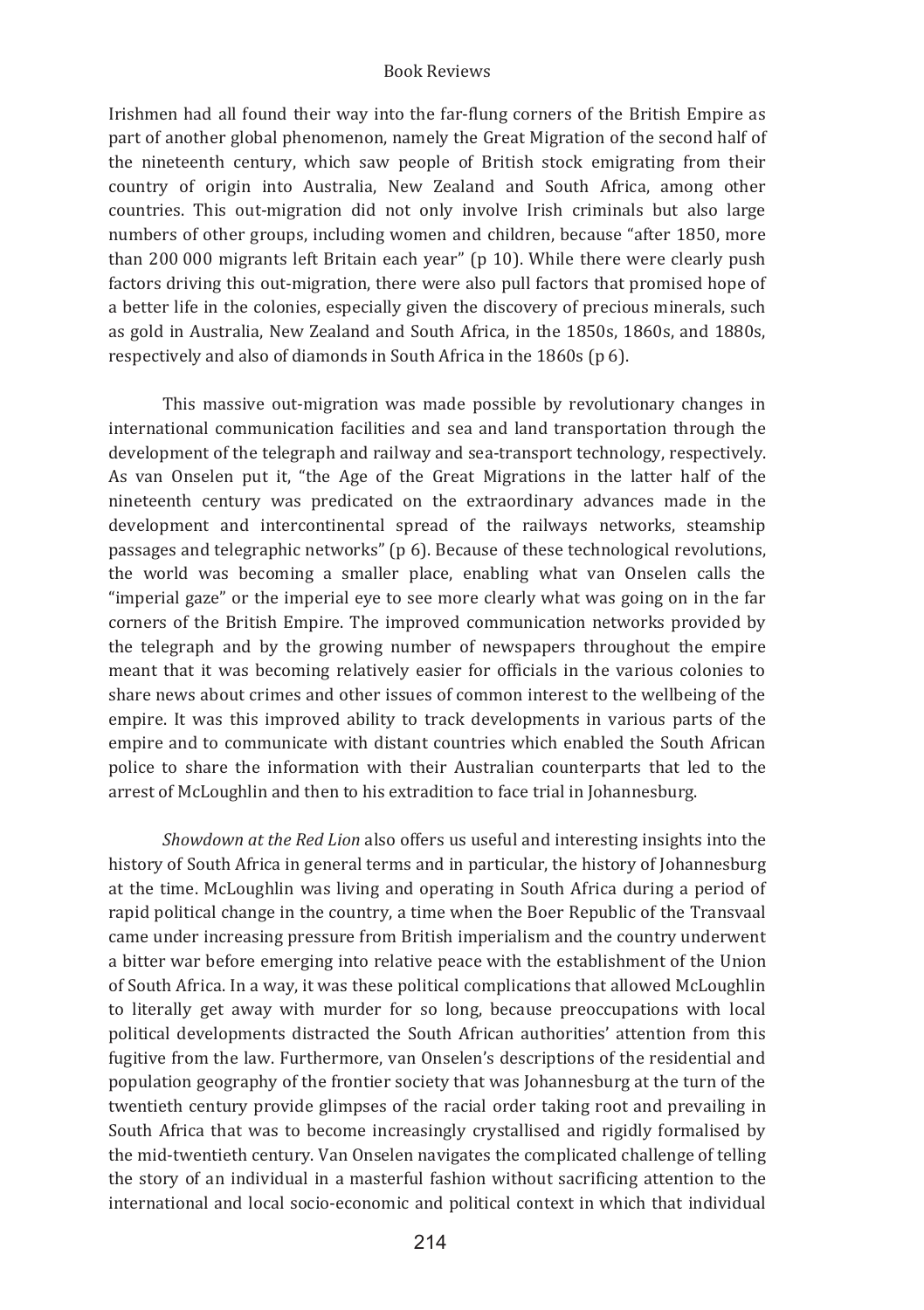lived. This takes great skill in terms of both scholarly finesse and the ability to tell a story -which is the mark of good history.

Showdown at the Red Lion is based on solid research. Van Onselen consulted an impressive range of sources from many repositories in several countries around the world. While the main body of historical evidence came from the "recorded and typewritten proceedings of the case of Rex vs Jack McLoughlin, as heard in the Johannesburg High Court in 1909 and preserved in the South African National Archives", searches in Australia, New Zealand and South Africa provided information on McLoughlin's "court appearances, deportation, extradition and imprisonment" in these countries (pp 486–487). He also carried out research in the United Kingdom where he examined census records for the period and made use of resources in the Archives and Local Studies section of Manchester's Central Library. Finally, the author perused newspapers from the various countries where McLoughlin lived and operated. Out of these many and disparate sources a very coherent, analytical and insightful account emerges of this interesting and complex man whose individual life tells a rich story about his times and the historical factors that shaped his world. Also impressive is van Onselen's mastery of the histories of other parts of the world, apart from South Africa, enabling him to write confidently about early Irish history and to give examples from the United States and other parts of the globe with relative ease.

Regarding the author's story-telling ability, there is no doubt that van Onselen can spin a varn with the best of them. The biography reads like a good novel and is so well presented that one is compelled to read on to find out what happened next. It is presented in very accessible language and subtly weaves analysis into the narrative in the best historical tradition. It draws logical deductions on the basis of a careful reading of the historical record in the context of other forms of evidence against which the record is tested and cross checked to produce meaningful explanations of the past. Showdown at the Red Lion is recommended to all who enjoy a good read and who appreciate good history as narrated by one of the best historians of our time.

Alois Mlambo University of Pretoria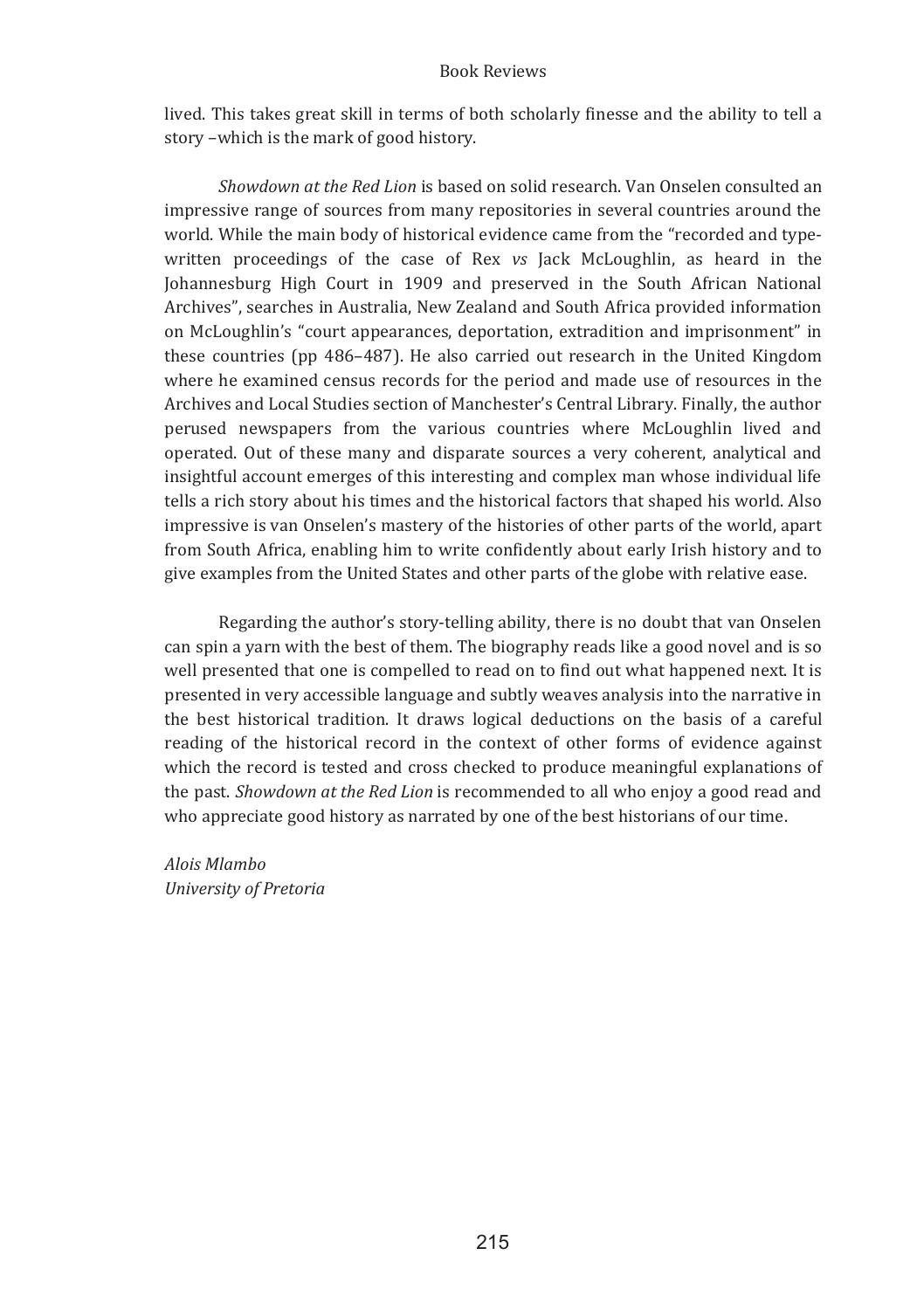# The British Empire through its cities

# Tristram Hunt, Cities of Empire: The British Colonies and the Creation of the **Urban World** Metropolitan Books, New York, 2014 544 pp ISBN 978-0-805-09308-7

\$25.37

Tristram Hunt's lively and readable Cities of Empire: The British Colonies and the Creation of the Urban World is a history of British imperialism told through its urban centres. Largely based on secondary sources, Hunt's individual chapters will not reveal anything new to the specialist. The contribution, rather, is in the connections and contrasts the author draws between each imperial site. As if in a relay race, each chapter illuminates a new imperial dynamic before passing the torch of empire to somewhere new.

Boston and Bridgetown (Barbados), the subjects of the opening chapters, trace Britain's early modern expansion into the Atlantic slave and sugar trades. Later chapters chart the shift from mercantilism under the East India Company in Calcutta to the free trade imperialism that fuelled the Opium Wars and the colonisation of Hong Kong. Hunt goes on to juxtapose the thriving industrial and multicultural metropolis of Bombay with the sterile and segregated capital of New Delhi. The Indic features of Bombay Gothic architecture gave way to the neoclassical design of by Edwin Lutyens in New Delhi and Herbert Baker's Secretariat Buildings (modelled after Pretoria's Union Buildings) while the British sought, literally and metaphorically, to find distance from the Indian people and environment, removing themselves to gated bungalow communities. The ossifying hierarchy and facile ritual of New Delhi embodied a shift away from more cosmopolitan visions of empire and reflected the deep-seated imperial anxieties prevalent in the interwar period. New Delhi would be the "finest ruin of them all" according to the snide although prescient remark of the French president. Georges Clemenceau.

South African readers will find the imperial port of Cape Town, circa 1800, nestled strategically in Hunt's narrative as the pivot between the "First British Empire" in the Atlantic and the "Second British Empire" in India. In Hunt's account, British dominion in the Cape was the brainchild of Pitt the Younger's underrated War Secretary, Henry Dundas, who in the 1790s hoped to transition from an American model of settler colonialism (wounds inflicted by rebellious Bostonians were still fresh) to a commercial empire in the East. In Britain's quest for mercantile expansion and the military power to back it up, victualling stations like Cape Town proved indispensable. Hunt turns to the social history of Cape Town when he argues that British abolitionist rhetoric against Dutch slavery helped re-conceive the British Empire as a bastion of liberty (even though slavery in Cape Town differed greatly from the harsher plantation slavery of Bridgetown). Nonetheless, Cape Town's primary contribution to the narrative is as the "first fortress" of India (to quote the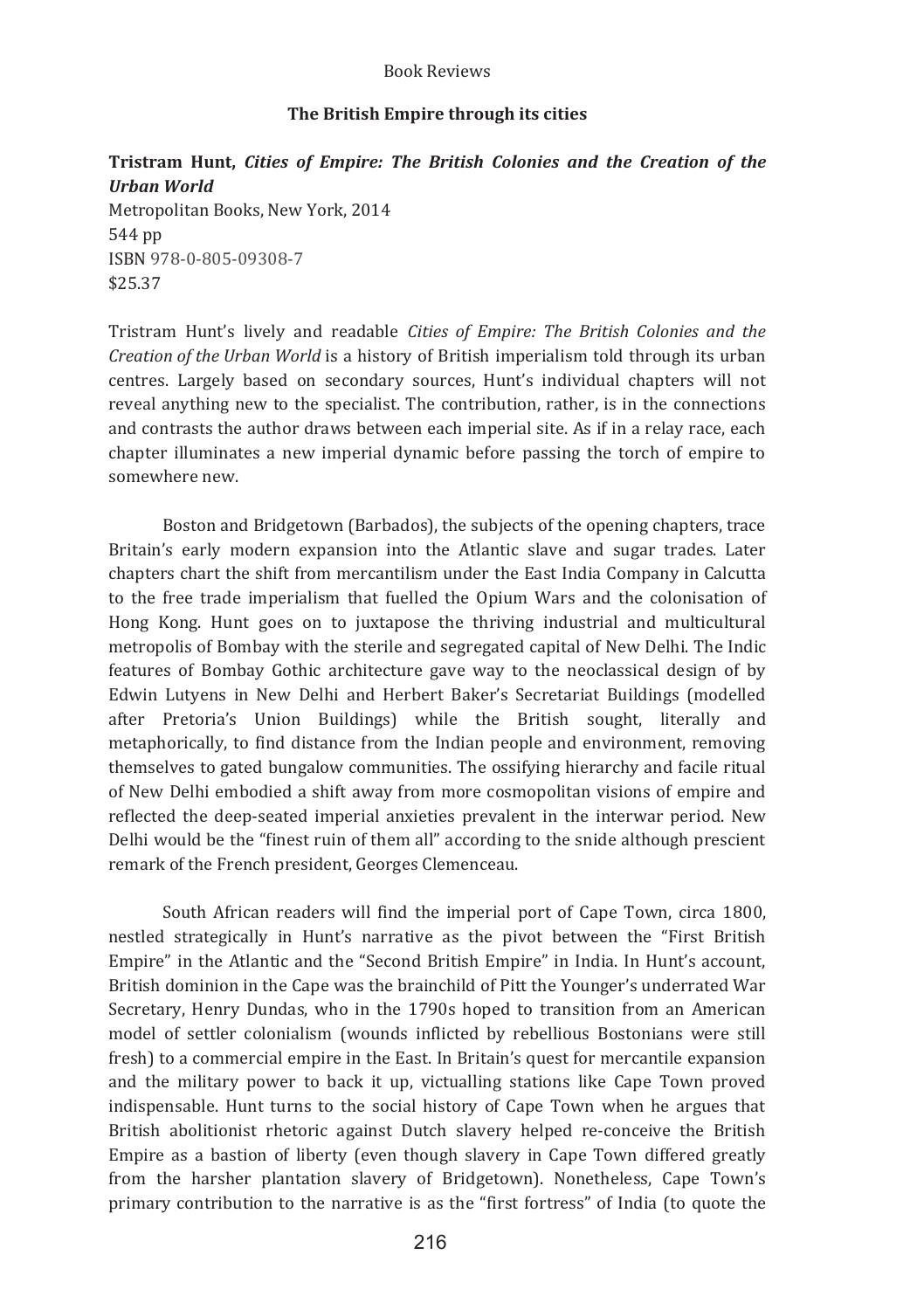future Indian governor-general, Richard Wellesley who sojourned at Cape Castle and reappears in the Calcutta chapter). In the early 1800s, Cape Town "hardly touches" the African interior, Hunt argues, and readers have to wait until a later chapter on Melbourne to learn of the new wave of settler colonialism in the white dominions of the "Third British Empire" in the late nineteenth and early twentieth centuries.

Hunt gestures toward a politic even-handedness in his study of empire: the author himself inhabits both the "ivory tower" (as history lecturer at Oueen Mary. University of London) and the House of Commons (as the Labour Party's shadow secretary of state for Education). Recognition (perhaps not enough?) of imperial violence and exploitation can be found in Hunt's vivid description of the "cage" in the centre of Bridgetown that brutally detained slaves found roaming after curfew. At other times, Hunt evokes a wistful sense of nostalgia - an appeal, perhaps, to the popular audience he targets - for a "loyal and royal" Boston (before it rebelled) or a stately and cosmopolitan Calcutta with "fluid ethnic boundaries" (before it was "cleaned up" as a backlash against notorious corruption scandals). Hunt casts his analysis as a balancing act between the neo-conservative Niall Ferguson and his more strident left-wing critics (a fruitless exercise, perhaps, and one that only revives a stale debate). For Hunt, however, the freshest moments of analysis seem to be those that excavate empire as the venue for cross-cultural interchange. The diversity of Cape Town, for example, forced the British to commit to religious and multicultural toleration overseas long before similar postures were assumed back in London. What Hunt achieves in a sweeping fast-paced narrative, he sometimes lacks in forthright analysis, however, and such insights, made in passing, could sometimes benefit from further exploration.

Hunt spans vast geographic spaces in his manageable text. Missing from his account, however, are colonised people themselves. The reader will learn much about Anglo-Indian picnics and the opulent lifestyles of Dublin's "Protestant Ascendancy", but the absence of "ordinary" working people is perhaps surprising given the author's background in Labour politics. The omission is not absolute - the liberated slave Olaudah Equiano and the Bridgetown brothel-keeper Rachel Pringle make notable appearances - but the relative absence of subalterns is regrettable. Consideration of Dublin's Catholic poor and the transnational networks of Indian Nationalists; or textile workers in Bombay and their counterparts in the environs of Liverpool; or Muslim lascars and Chinese stevedores, might have opened additional avenues to explore the sinews that stitch each city into a larger imperial history. Viceroys and field marshals were not the only agents of global connection.

Whatever its shortcomings, Hunt has achieved an impressive synthesis, one that at times is reminiscent of Linda Colley's writings in its narrative strength. What emerges is more than the sum of its parts, because Hunt reminds us of the empire's diversity and its many transformations through time. The book is a useful tool to expose upper-year undergraduates to the broad contours of British imperialism, and the author's unique position as both historian and politician will no doubt open instructive discussion. Is, for example, Hunt's sanguine suggestion that China will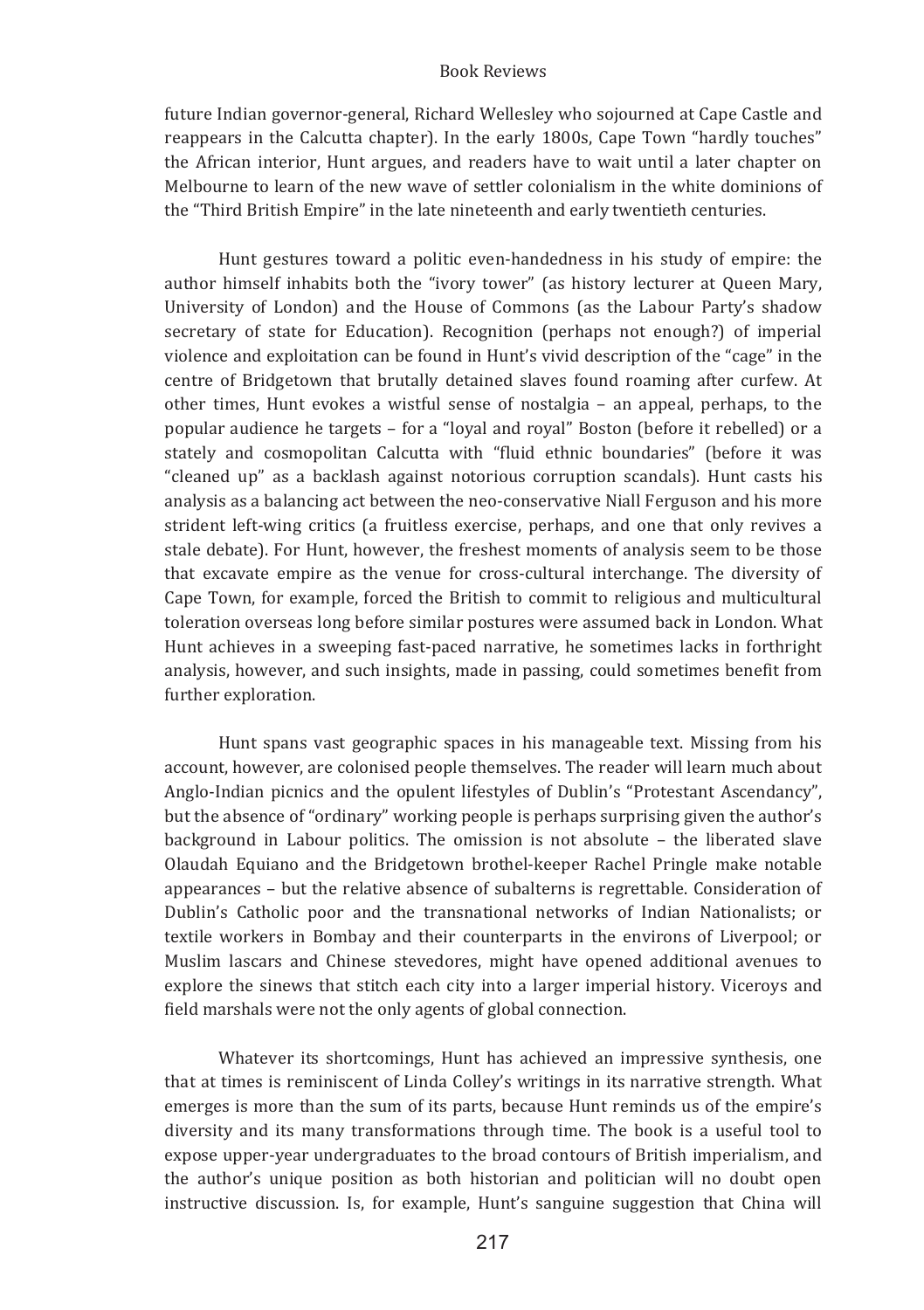inherit the imperial mantle from Britain a considered intellectual prediction or a political ploy to encourage Chinese companies to invest in Liverpool (the subject of a final chapter on imperial decline) and the nearby constituency of Stoke-on-Trent, which Hunt represents in parliament?

Aidan Forth Loyola University, Chicago

# Every history can only present a partial reconstruction of the past

Maior the Hon. Gerald French. Lord Chelmsford and the Zulu War

Pen & Sword Publications, Barnsley, 2014 347 pp ISBN 978-1-78346-323-7 £25.00

The Anglo-Zulu War was a controversial war. British forces invaded Zululand in January 1879 in an ill-disguised rush for territorial aggrandisement. Three columns converged on Ulundi, the capital of Zulu king, Cetshwayo ka Mpande. All seemed to be going well as the columns, comprising imperial and colonial units, crossed the Thukela River. The central column halted at Isandlwana, while a reconnaissance-inforce went ahead to reconnoitre and locate the main Zulu army. However, executing a masterly outflanking manoeuvre and maximising strategic surprise, a Zulu impi of 24 000 warriors under the dual command of iNkosi Ntshingwayo ka Mahole Khoza and iNkosi Mavumengwana ka Ndlela Ntuli, struck the British camp beneath Isandlwana hill on 22 January.<sup>1</sup> Surprised and caught in the open, the British camp was overrun and the troops given no quarter. The battle, a shattering blow to British arms and imperial pride, was one of few reverses suffered by British forces in the that century and the most severe experienced at the hands of a technologically inferior African force equipped chiefly with the short stabbing assegai.

Recrimination followed immediately and as colonial Natal in panic braced itself for a general Zulu invasion, journalists and politicians in Pietermaritzburg and back in London sought the cause of the disaster and clamoured for a scapegoat. Attention turned immediately to the military commander, Lieutenant General Lord Chelmsford. Born Frederic Thesiger in 1827, Chelmsford was the son of a juristturned-politician who was raised to the peerage in 1858. Thesiger's family connections were colourful, but not impeccable. A great uncle was naval aide-decamp to Nelson during the Battle of Copenhagen (1801); a brother-in-law commanded the British forces during the Siege of Lucknow (1857), and his father served briefly in Derby's cabinet as Lord Chancellor. His family connections meant the young Thesiger was accepted into Eton, but did not immediately secure him the much sought-after breastplate in the Grenadier Guards. He purchased a commission in the

<sup>&</sup>lt;sup>1</sup> I. Laband. Zulu Warriors: The Battle for the South African Frontier (Yale University Press. New Haven and London, 2014), pp 228-231.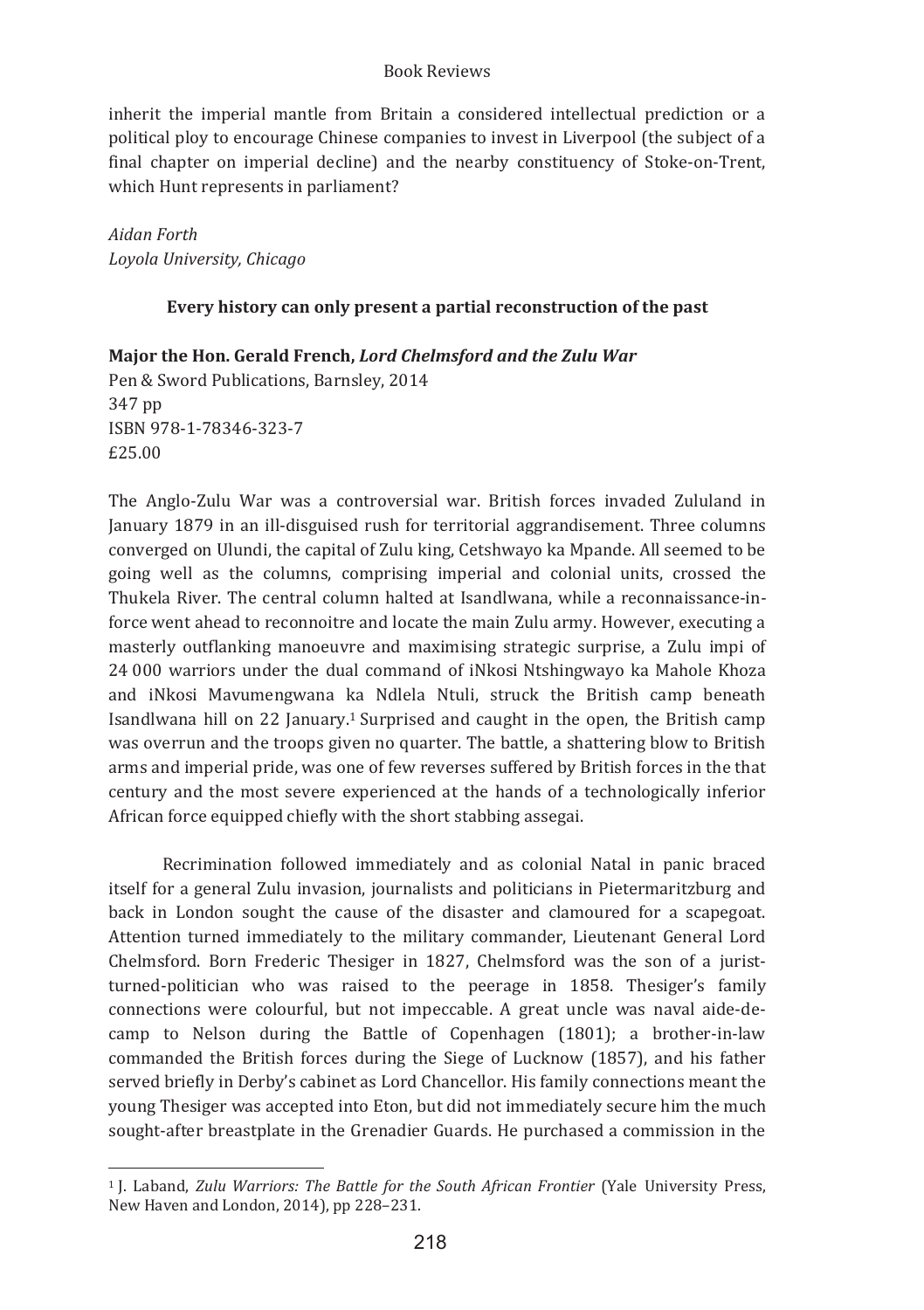Rifle Brigade and, transferring to the Guards, a long career in the military followed. He served in Ireland, first as aide-de-camp to the Lord Lieutenant and then to the command-in-chief, then in the Crimea, and then India, where he experienced the Lucknow Rebellion and most importantly, met Sir Bartle Frere, who was then the governor of Bombay. Thesiger was part of the expedition to Abyssinia in 1868 and after a term as adjutant general in the East Indies, he returned to Britain in 1874 and three years later was appointed, at the request of the high commissioner, Sir Bartle Frere, to the command of Imperial forces in South Africa. A lieutenant general now. Thesiger brought the Ninth Cape-Xhosa War (1878) to a conclusion and commanded the British forces at the beginning of the Anglo-Zulu campaign (1879), a war contrived by Frere, his patron and mentor.

Thesiger, who inherited his father's title in October 1878, was in many ways a typical imperial soldier with reasonable colonial campaigning behind him. But crucially, he lacked command experience. Furthermore, he was haughty and arrogant and disparaged the fighting capabilities of the Xhosa, who had resorted to a guerrilla campaign during the Ninth Cape Frontier War. He also thought very little of other African armies, recklessly underestimating the strategic acumen, tactical nous and fighting ability of the Zulu. Perhaps as many as 30 000 shoulder arms were imported between 1875 and 1879, but these were not used in the conflict of 1879. The Zulu king, fearing the inevitable impact of technological change, at first resisted the introduction of European weaponry and he and other Zulu traditionalists continued to favour the old, trusted, short stabbing assegai and the tactics of frontal assault that would bring the *impis* close enough to their opponents to use rapid, shock action. The asymmetry of the coming battles, which would again array a traditional African military system against the armed forces of an industrialised European state, imbued confidence and encouraged complacency, despite the warnings Chelmsford received from General Sir John Michel and others who had real colonial campaigning experience in southern Africa (ch 1).

This book, written so "that justice may at last be done to Lord Chelmsford's memory" (p x, emphasis original), predictably places Chelmsford at the centre of the story. The book commences with a chapter that sketches Chelmsford's background and family connections and his previous military service. This provides the necessary stage for the succeeding chapters that address the battles of the Anglo-Zulu War in painstaking detail. These chapters take the reader chronologically from London and Cape Town in late 1878, to Durban and Pietermaritzburg, and then, with the three columns of Chelmsford's invasion force, across the Tugela River on 11 January 1879 and on to the defeat of the central column at Isandlwana on 22 January and the investment of the southern column at Eshowe. Colonial commanders, often hamstrung by poor intelligence, tended to underestimate or exaggerate enemy strengths and the problems of terrain. Almost invariably, colonial campaigns began with a small reverse while colonial forces adapted to local circumstances and, with improving intelligence, adjusted strategy and tactics and brought the weight of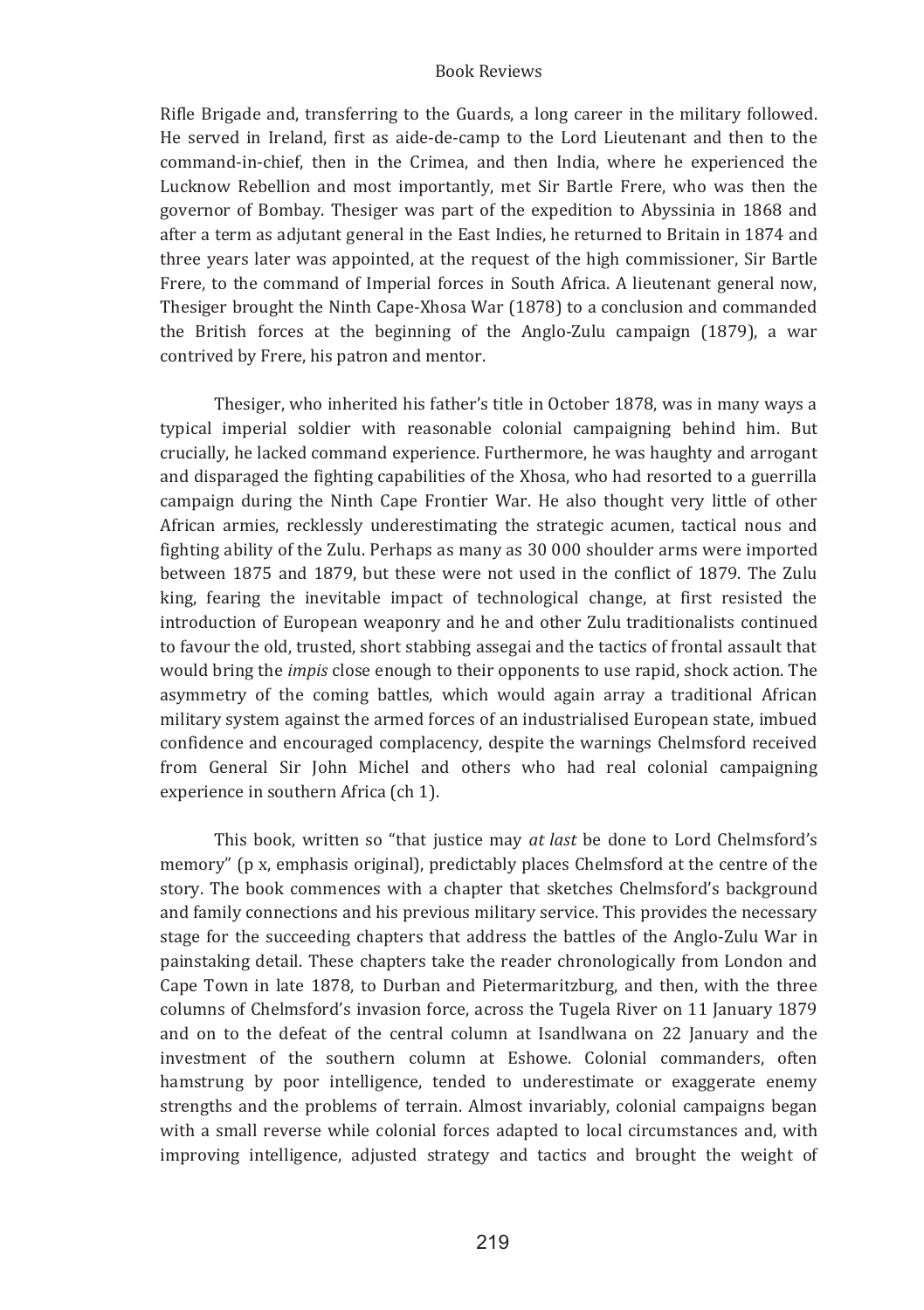technology to bear.<sup>2</sup> The British Army suffered several reverses but generally excelled at colonial warfare. The scale of the disaster at Isandlwana and the hysteria in Natal and war-mongering in Britain placed the disaster at Isandlwana at another level (chapter 10).

London reacted quickly. Sir Garnet Wolseley, with large reinforcements, left for Natal to take command of the operations and bring the war to a speedy and successful conclusion. Chelmsford, while reorganising his forces in Natal for a second invasion, was immediately placed in the dock and his actions and conduct during the campaign were investigated and publicly criticised. Politicians and pressmen sought the existence of "a fatal conjunction of circumstances: a devil's brew of incompetence. unpreparedness, mistaken and inappropriate tactics, a brash understanding of the enemy, a difficult terrain, raw recruits, treacherous opponents, diplomatic hindrance and bone-headed leadership".<sup>3</sup> In the meantime, following the action at Rorke's Drift which was used to salvage some British honour. Chelmsford received news that he was to be replaced by Wolseley, a veteran colonial campaigner. Chelmsford immediately ordered a general advance into Zululand and before Wolseley reached the battlefront, the main encounter had been fought at Ulundi and the war had effectively ended. Chelmsford then left for England to face growing criticism of his leadership and command in a war conducted against the wishes of London and largely without its knowledge. Queen Victoria remained a stout supporter of Chelmsford, who was awarded a GCB in August 1879. A succession of other honours and posts followed at her behest. Chelmsford died in 1905 at the age of 81.

The bitter disagreement between Chelmsford's adherents and those against them did not subside. It culminated in 1938 with a very critical book produced by two journalists. The following year, as a riposte and to mark the sixtieth anniversary of the war. Major Gerald French produced this defence of Chelmsford.<sup>4</sup> The men associated with it were all connected to Chelmsford and keen to save his reputation. General Sir Bindon Blood (1842-1940), who had served in India under Chelmsford and was "a friend and a devoted admirer of Lord Chelmsford", wrote the foreword. Blood endorsed it as a "full account ... of the occurrences in regard to which he was unjustly accused" (p vii). French, in turn, had seen service during the Zulu Rebellion of 1906 and was the son of another much-criticised general, Field Marshal Lord French, the first commander of the British Expeditionary Force in France during the first part of the First World War. Gerald French meticulously collected letters and maps and personal accounts, investigated them and used these to show "that Lord Chelmsford was not really to be blamed in any way" (p viii). As a result, the book at times takes the form of a source publication.

<sup>&</sup>lt;sup>2</sup> See. for example, H. Strachan, European Armies and the Conduct of War (Routledge, London and New York. 1993). pp 76-88.

<sup>&</sup>lt;sup>3</sup> D. Judd, Someone has Blundered; Calamities of the British Army in the Victorian Age (Arthur Barker, London, 1973), p xx.

<sup>&</sup>lt;sup>4</sup> Maior the Hon, Gerald French, *Lord Chelmsford and the Zulu War* (The Bodley Head, London, 1939).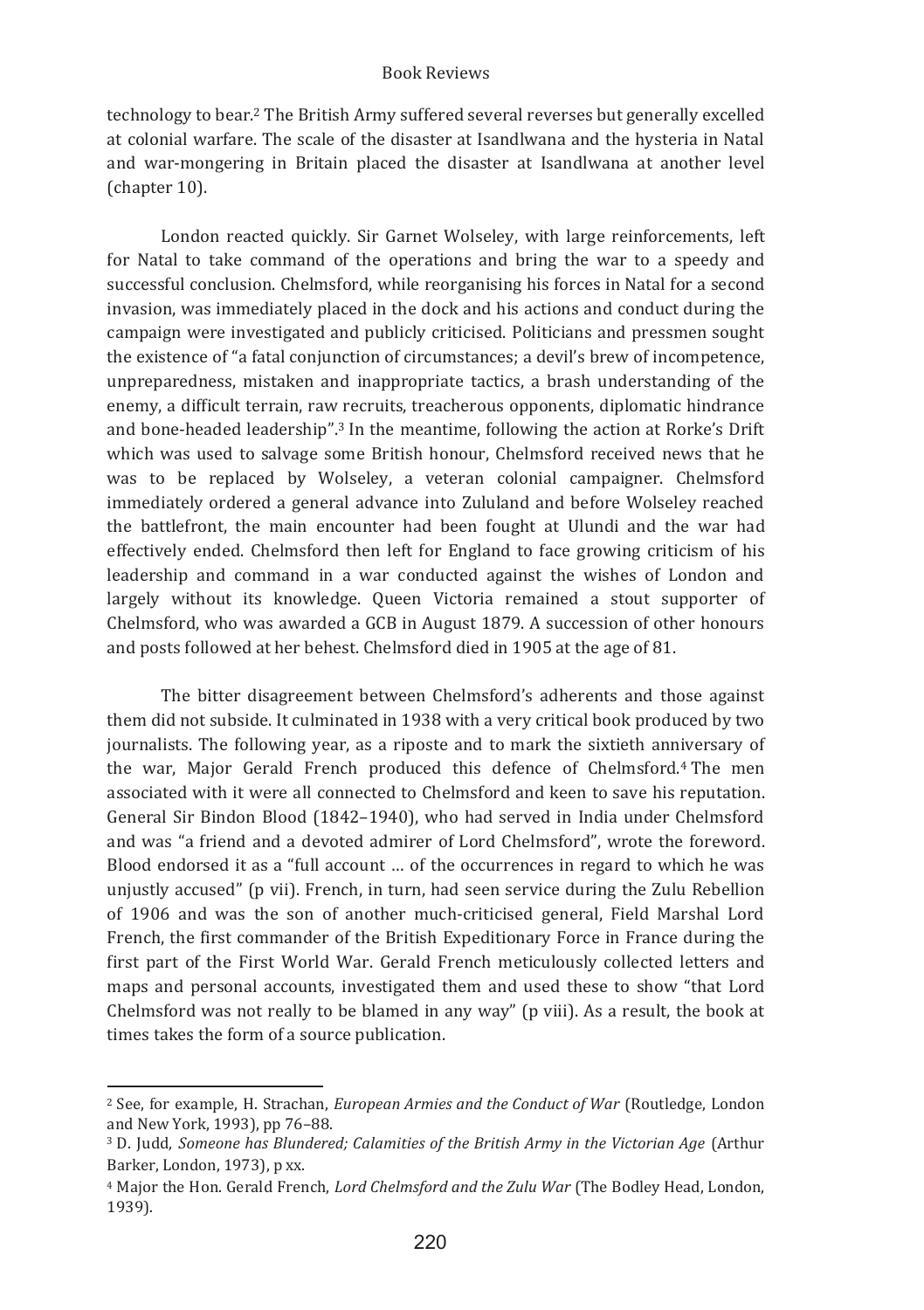This is a fascinating story dealing with a controversial "foreign campaign" and postwar reputations, and Pen & Sword are commended for making this rare book available once again. It is finely reproduced and makes a handsome volume. However, it must be said that the book would have benefited greatly from a sound introduction presenting the historiography, and particularly the excellent work published recently by John Laband, and placing this book in its historical context. Notwithstanding, it makes a worthy addition to the bookshelf, although one is reminded yet again that "every history can only present a partial reconstruction of the past".<sup>5</sup>

Ian van der Waag Stellenbosch University

<sup>&</sup>lt;sup>5</sup> P. Safi. "An Interview with Prof Georg G. Iggers: Every History can only Present a Partial Reconstruction of the Past", Kilavuz, 52, December 2014, pp 36-49.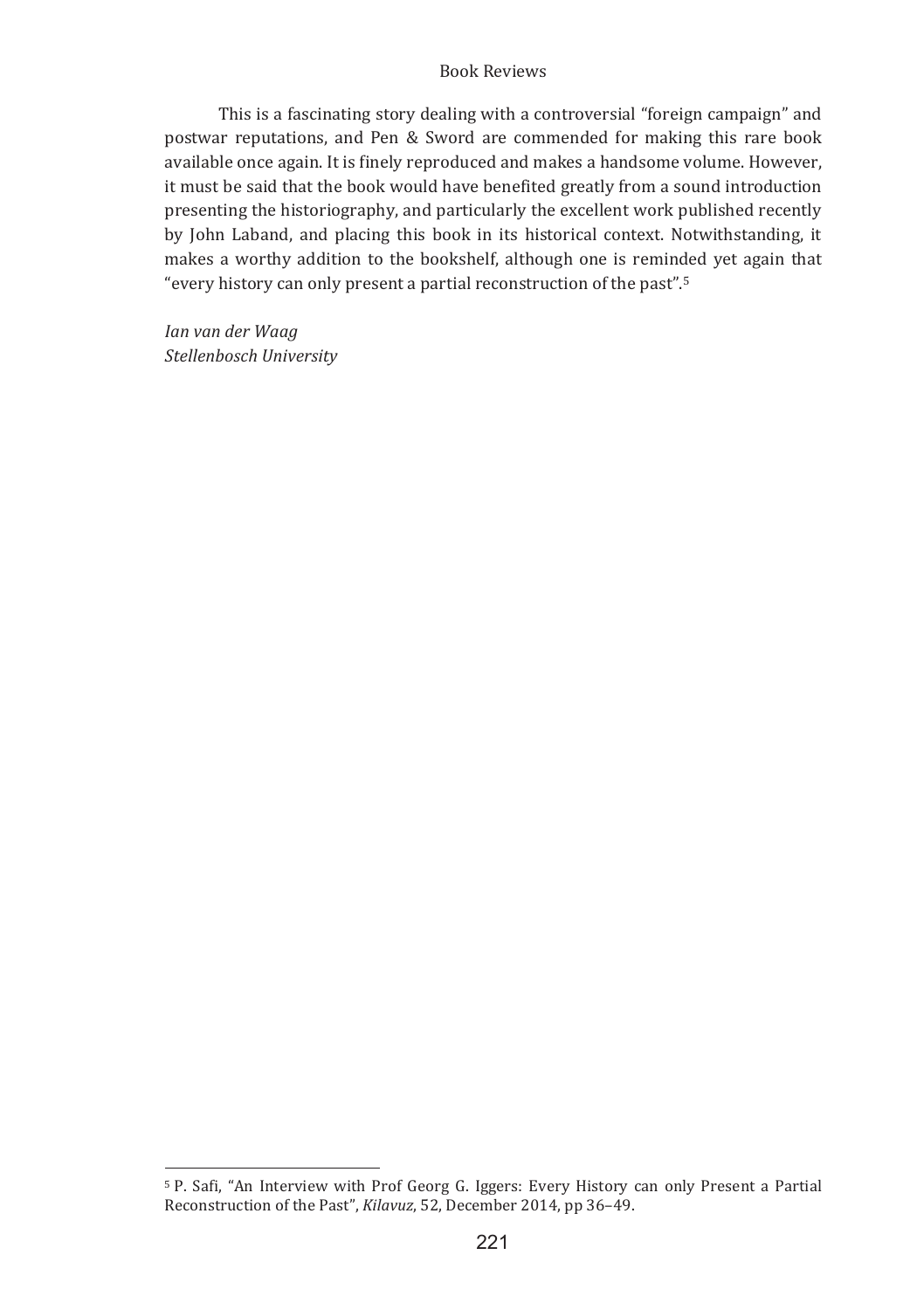# Dít was, inderwaarheid, ons almal se oorlog ...

**Klaas�Steytler,�***Ons�Oorlog:�'n�Familieroman�uit�die�Anglo�Boereoorlog�* Tafelberg, Kaapstad, 2014 264 pp ISBN 978-0-624-06848-8 R200.00

Klaas Steytler se familieroman, Ons Oorlog, handel oor sy familie se wedervaringe tydens die Tweede Anglo-Boereoorlog (1899-1902), en is 'n wesenlike toevoeging tot die immer groeiende versameling Afrikaanse literatuur rakende die impak van dié oorlog op die Afrikaanse samelewing. Die eerste uitgawe van Ons Oorlog verskyn het in 2000 verskyn, waarna 'n tweede uitgawe in 2014 uitgegee is. Deur middel van familie-oorvertellings, en die gebruikmaking van familiegeskiedenis en geskiedenisboeke, neem Steytler die leser deur 'n boeiende, tog troebelagtige, deel van Suid-Afrika se geskiedenis.

Die Havenga-Steytler-Sanders-Visser families se aktiewe deelname aan die oorlog, sowel as hul verskeie wedervaringe gedurende die typerk, vorm die kern van die boek. As sodanig raak mens gou bemoeid met die lot van dié klompie Vrystaters. insluitende Jan Visser en sy gesin van die plaas Tweefontein naby Fauresmith; Magdalena Sanders en haar dogters van Fauresmith; Klasie Havenga van die plaas Uitdraai naby Koffiefontein; asook die jonge Maxie Sanders wat as sekretaresse in Bloemfontein werk. Deur middel van die bogenoemde hoofkarakters, word 'n mens mettertyd bekend gestel aan die sekondêre karakters wat 'n uiters belangrike, dog subtiele, rol in die boek vervul. Hulle sluit, onder andere, weerlose Boervroue en kinders in konsentrasiekampe. Boere-generaals en krygers, hendsoppers en joiners. verraaiers. Kaapse rebelle en Britse offisiere in. Die mees noemenswaardige onder dié heet: genl. J.B.M. Hertzog. kmdt. S.G. Vilonel en mai. Sir H.J. Goold-Adams. Tog wonder 'n mens menigmaal oor die gouedraad wat al hierdie karakters bymekaar uitbring. Hierdie draad is rondom die kern - dié oorlog - verweef uit die uiteenlopende ervaringe van die karakters. Die absolute brutaliteit van oorlogyoering, en dié se impak op alle fasette van die samelewing, word geboekstaaf in Ons Oorlog. Die genialiteit van Steytler se skryfstyl is dat hy ondermeer humor, angs, hartseer en woede laat saam vloei in 'n teks wat die leser van begin tot einde hoei.

Die skrywer maak melding van 'n wye verskeidenheid bronne wat hy geraadpleeg het, insluitende die volgende geskiedskrywinge rakende die Tweede Anglo-Boereoorlog: F.A. Steytler se optekeninge in die Hertzog-annale van Desember 1957; C.R. de Wet se De Stryd Tussen Boer en Brit (1902); P.H. Kritzinger se In the *Shadow of Death* (1904); A.M. Grundlingh se Die "Hendsoppers" en "Joiners" (1979); en die boek Steytler: 'n Beperkte Geneologie (1985). Elsa Joubert, Klaas Steytler se weduwee, het wel aan 'n Netwerk24-joernalis. Willem de Vries, verduidelik dat die skrywer telkemale meer ylees aan sy karkaters moes bou as wat daar noodwendig in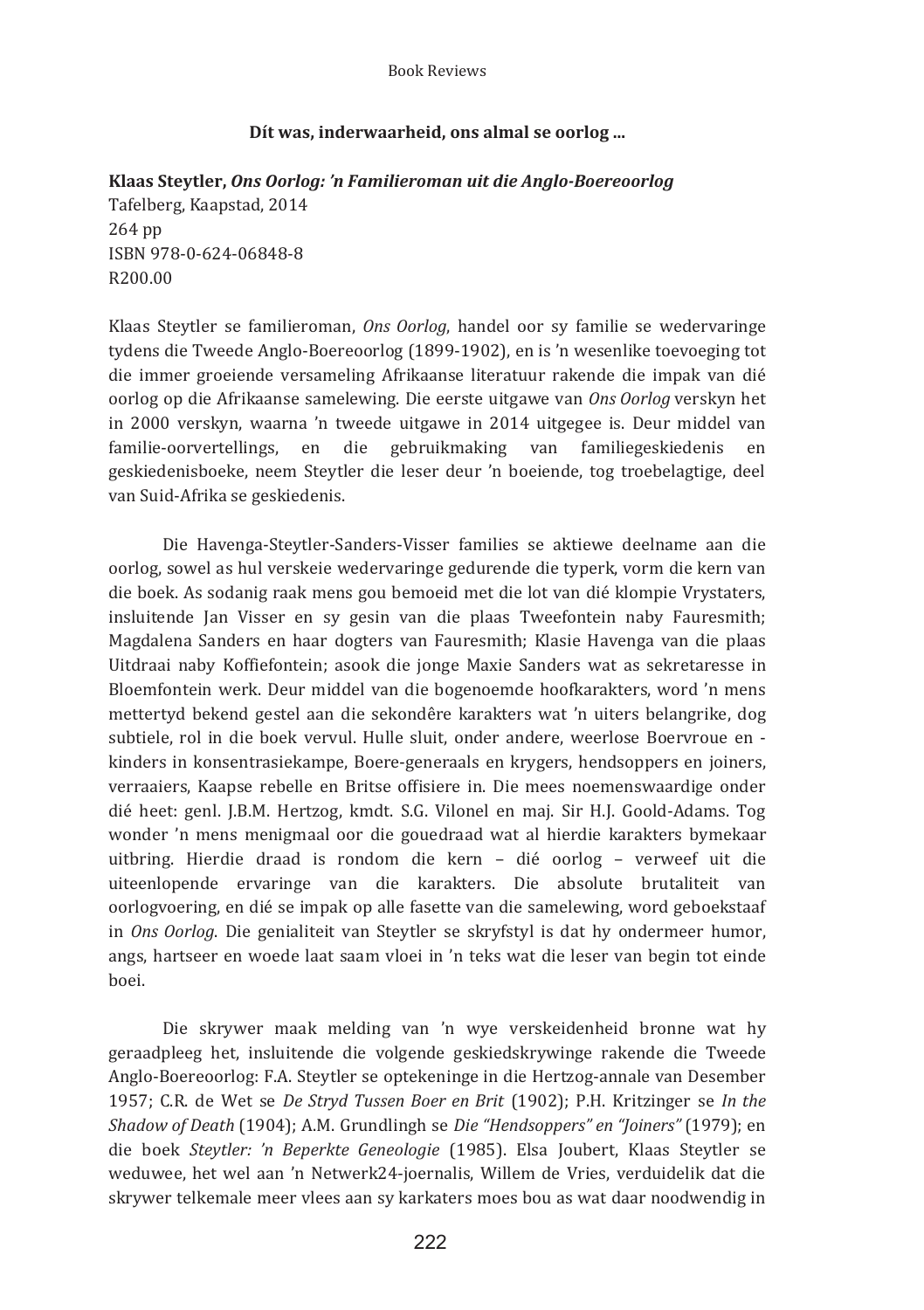die familie se oorlewering was.<sup>1</sup> Die skrywer se vermoë om die geskiedskrywing en familie-oorvertellings aan te vul met sy eie verbeelding en skrywersvernuf, verdien vermelding. Dus word byvoorbeeld die karakter van Jan Visser, wat werklik berou gehad het oor die eerste keer dat hy 'n jong Engelse soldaat moes skiet, verromantiseer in dié van 'n heldhaftige boerekryger wat nie skroom om sy familie te beskerm teen buitensporige Britse militêre aggressie nie. Die karakters in Ons Oorlog word weliswaar lewending in dié teks, soveel so dat die leser af en toe onwillekeurig meegesleur word in 'n warrelwind van emosies. Dit is opmerklik hoe Steytler, deur sy skryfstyl in dié familieroman, homself doelbewus as skrywer in die agtergrond laat verdwyn, en dan die oorspronklikheid en geloofwaardigheid van elke karakter gebruik om inderwaarheid hul eie rol in *Ons Oorlog* te vertel. Dit is egter primêr die noukeurige navorsing oor elke karakter wat Steytler se werk 'n ekstra diepte gee.

Die titel van die boek laat die leser telkemale wonder of dié oorlog dan net die Havenga-Steytler-Sanders-Visser families s'n was. Tog kom dit gou na vore dat Ons Oorlog die Tweede Anglo-Boereoorlog op vele meer vlakke aanspreek as bloot 'n familiegeskiednis, 'n Mens besef opnuut in *Ons Oorlog* dat die impak van dié oorlog groot dele van die Suid-Afrikaanse bevolking beïnvloed het. Steytler bring die geweldige impak wat die Tweede Anglo-Boereoorlog op die Afrikaner-samelewing gehad het tuis, en 'n mens skroom nie om met tve te wonder oor jou eie familie se lot gedurende dié oorlog nie. Na oorlewering het elke Afrikaner familie êrens 'n staaltjie rakende hul betrokkenheid in die oorlog, familielede op kommando, vrouens en kinders in konsentrasiekampe, plase wat verwoes is en hendsoppers en joiners te vertel. Steytler kry dit reg dat die lot van die Havenga-Steytler-Sanders-Visser families meteens álmal se lot word. Alhoewel die meeste van die karkaters in Steytler se boek wit, Afrikaanssprekende mense is, spreek Ons Oorlog ook, tot 'n mindere mate, die rol van anderskleuriges in die oorlog aan. Die leser wonder straks oor die lot van 'n aantal van die anderskleuriges wat in *Ons Oorlog* na vore kom: die weerlose doofstom huishulp van Margaret Sanders wat agterlaat word in Fauresmith as die familie konsentrasiekamp toe gestuur word, die twee Griekwa-soldate wat Oom Ben van Vuuren se huis help plunder en afbrand, asook die menigte families wat geen heenkome meer gehad het na die Britse owerhede hul "verskroeideaardebeleid" begin toegepas, 'n Mens herontdek dan dat oorlog nie noodwendig kleur raaksien nie. en dat die Tweede Anglo-Boereoorlog 'n groot aantal Suid-Afrikaners uit verskillende kulturele agtergronde, se lewens beïnyloed het.

Ten spyte daarvan dat die skrywer heelwat deeglike navorsing gedoen het rakende die Tweede Anglo-Boereoorlog, het Ons Oorlog hier en daar 'n geskiedkundige haakplek of twee. In 'n onlangse resensie van die boek spreek Fransiohan Pretorius 'n paar van die mees opvallende geskiedkundige foute aan. naamlik: genl. C.R. de Wet was nooit by die slag van Magersfontein betrokke nie; en kampskole was eers vanaf Februarie 1901 gestig in die Britse konsentrasiekampe.

<u> 1989 - Johann Barnett, fransk politiker (</u>

<sup>&</sup>lt;sup>1</sup> W. de Vries, "'Ons Oorlog': Steytler se Laaste Roman 'was vir hom 'n Odussee"', Netwerk24, 12 Junie 2014.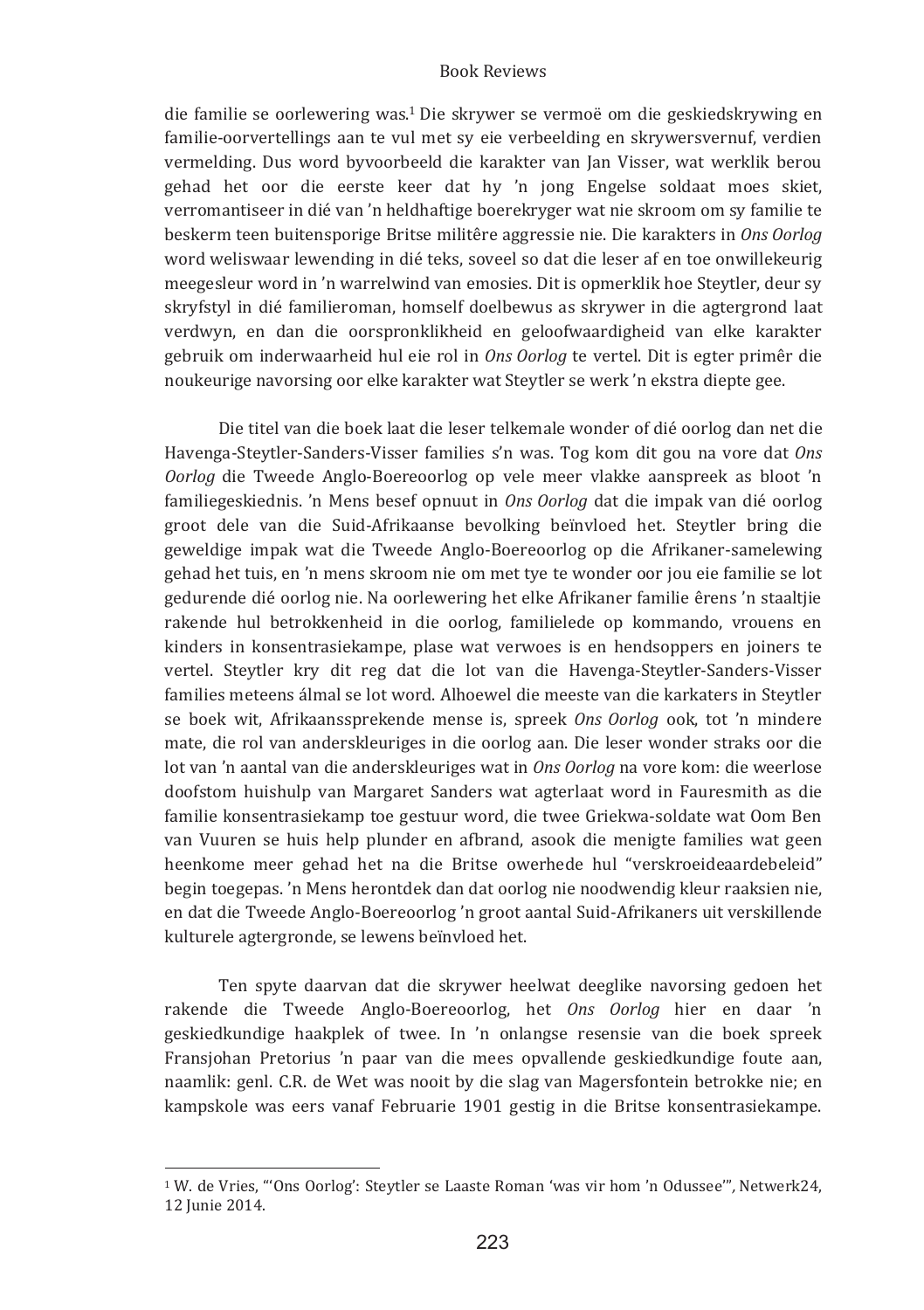Ten spyte van hierdie kritiek stem die meerderheid van Steytler se feite ooreen met die werklikheid, en word *Ons Oorlog* dus meer as net 'n blote familieroman.<sup>2</sup>

Klaas Steytler se boek, gekenmerk deur 'n vloeinde skryfstyl en goeie navorsing, is voorwaar 'n uitmuntende Anglo-Boereoorlog familieroman wat belowe om iedere leser op 'n reis deur ons nasie se geskiedenis neem. Die boek lewer 'n goeie bydrae tot die immer groeiende historiografie rondom die Anglo-Boereoorlog, en dus word die 2014 heruitgawe van Ons Oorlog verwelkom. Steytler se boek word hoog aanbeveel vir alle bellangstellendes in die impak wat die Anglo-Boereoorlog op die Suid-Afrikaanse samelewing gehad het.

*Evert�Kleynhans� Universiteit�Stellenbosch�*

<u> 1989 - Johann Barnett, fransk politiker (</u>

<sup>&</sup>lt;sup>2</sup> F. Pretorius, "Steytler se Oorlog 'ons almal' s'n", Rapport, 26 Julie 2014.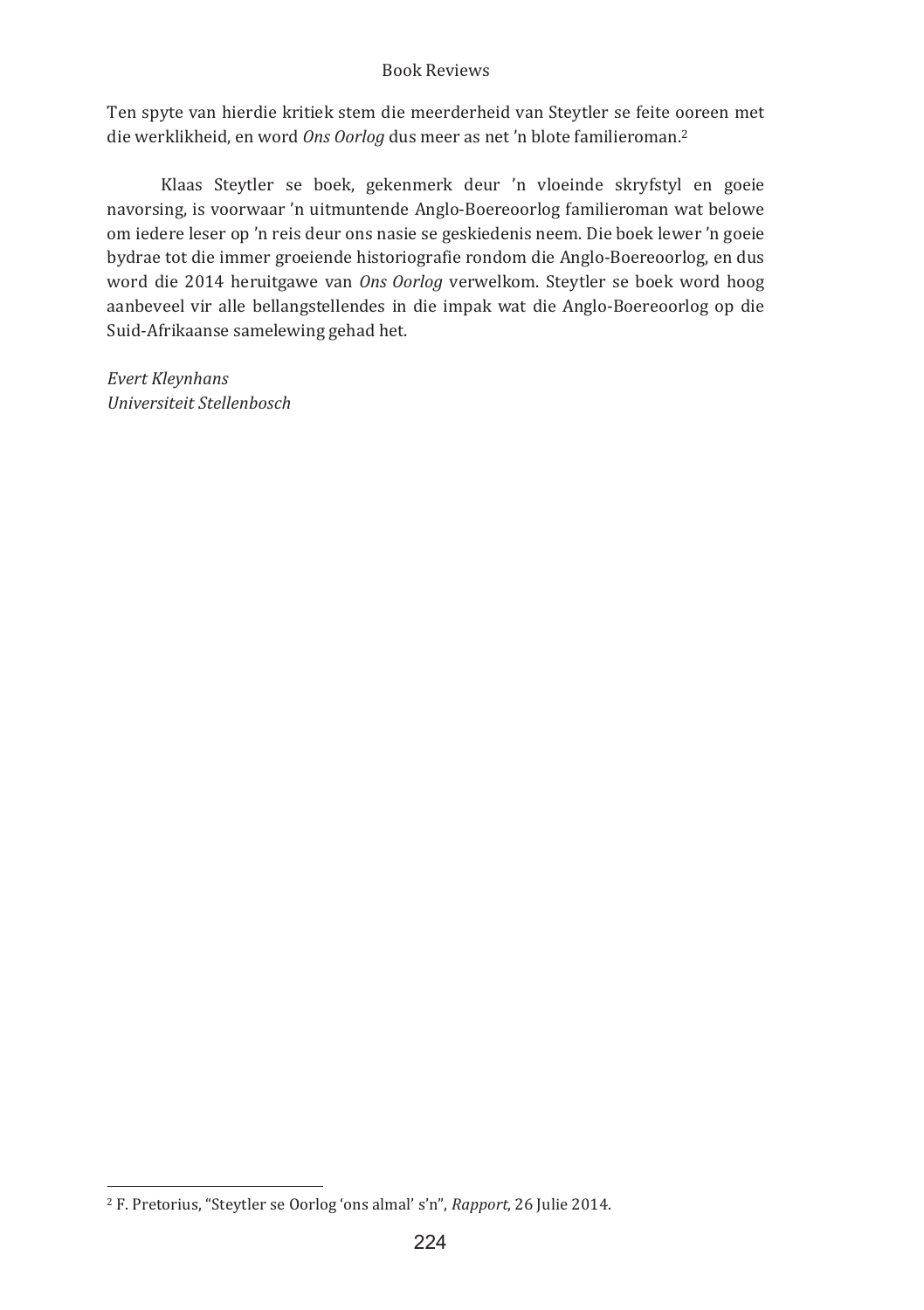# A call for Africa to turn away from sea blindness

# Francois Vrey and Thomas Mandrup (eds), Towards Good Order at Sea: African **Experiences**

Sun Press, Stellenbosch, 2015 281 pp ISBN 978-1-920689-58-2; 978-1-920689-59-9 (e-book) R325.00

Since the time centuries ago when ships were first used to transport merchandise from one place to another, pirates also arrived on the scene to prey on merchant (and in due course also other) ships. Although piracy is usually associated with the tales of swashbuckling buccaneers from especially the eighteenth century, the phenomenon has never really disappeared, albeit that for most of the twentieth century it was under control. However, the beginning of the third millennium hasseen an upsurge in pirate and related activities. According to the influential London-based International Institute for Strategic Studies (IISS), maritime security is a matter of global concern, with an increase in the number of pirate attacks, the geographical escalation of the problem, as well as ongoing maritime disputes. (See, for example the IISS's 2013 edition of their flagship publication, The Military Balance, as well as "The 2013 Chart of Conflict" included in the 2013 edition.) Most incidents of piracy take place off the Horn of Africa, in the Gulf of Guinea, and off the Philippines, but they have also taken place in the Caribbean, off South America's west and east coasts, on India's west coast. as well as in the Bay of Bengal, and near Singapore and Indonesia.

For quite some time there was pressure on the South African government to participate actively in anti-piracy operations, but it was only when pirates moved southwards along Africa's east coast, threatening shipping in the Mozambique Channel, that the South African Navy was ordered to conduct counter-piracy patrols in the latter area. Under Operation Copper, at least one navy vessel (either a frigate, gunboat or combat support ship) has been doing patrol duty in the Mozambique Channel since the beginning of 2011, assisted by aircraft from the South African Air Force. Thanks to this operation, piracy in this particular area has been brought under control, just as other anti-piracy operations, such as Operation Atalanta (in the Gulf of Aden, Arabian Sea, Indian Ocean) have also been successful.

It is against this background that Towards Good Order at Sea: African Experiences should be evaluated. The editors correctly point out that: "Historically, Africa has been continental in its strategic outlook and orientation. As a result, Africa has a tradition of neglect of its oceans, maritime resources and related affairs, resulting in a general perception of maritime insecurity on its seas." Together with Africa's growing economic, strategic and political importance, the continent has to take ownership of its seas. "The strategic reality is that the general neglect of the oceans by African leadership has resulted in a general maritime deficit and resultant lack of capacity to extend and if necessary enforce jurisdiction over its littoral waters"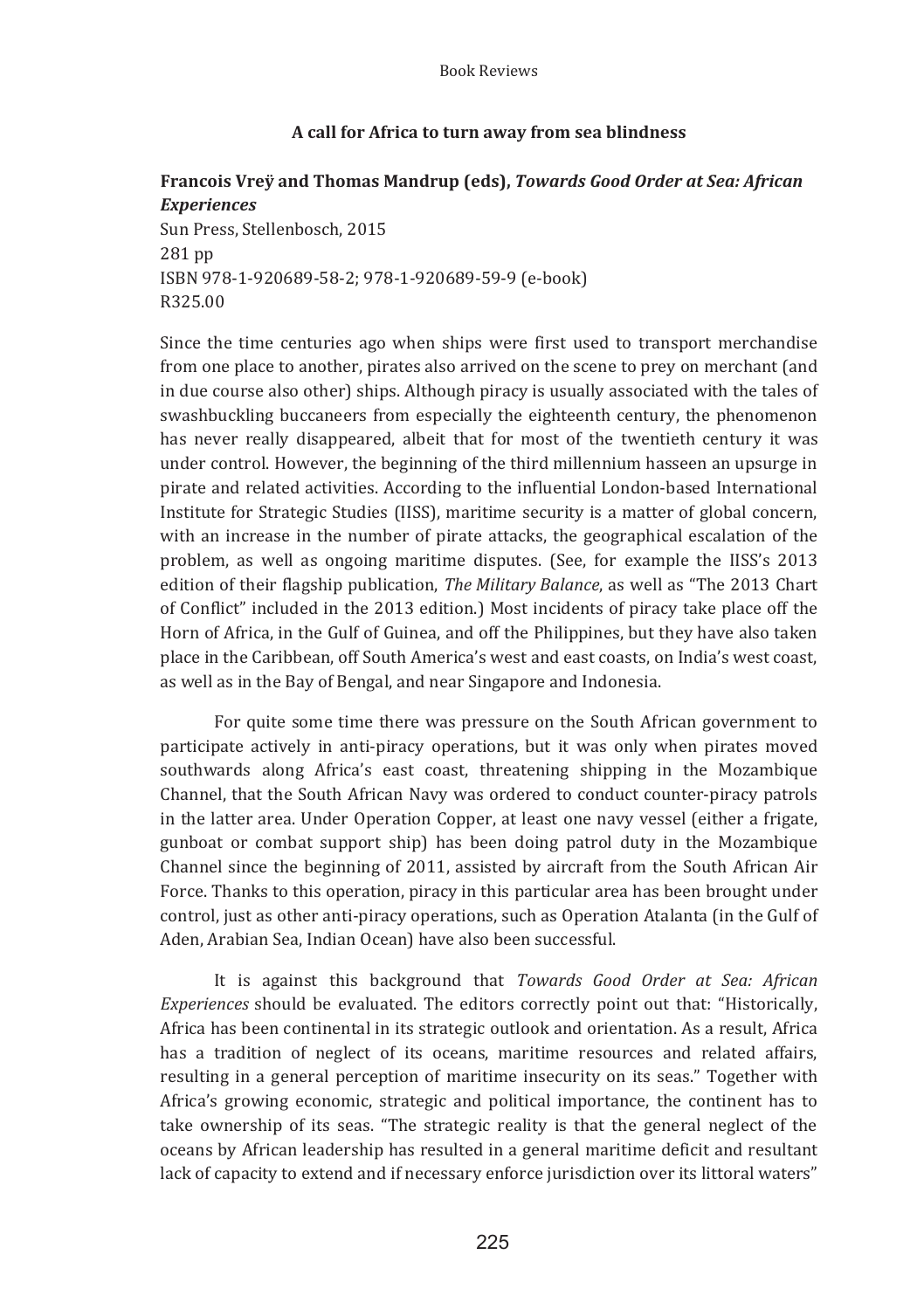(p 5). Consequently, it is the purpose of the book "to raise the stature of the maritime domain in the African security discourse" (p 6).

The editors have been able to solicit twelve chapters written by scholars from across the globe and experts in their respective fields on a variety of interrelated topics. In many instances, the topics are  $-$  for obvious reasons  $-$  discussed in their historical context, albeit that in several instances more historical perspectives could have been provided. In Part One of the study ("The Anti-piracy Experience"), Geoffrey Till (King's College, London) inter alia points out that the concept of security has expanded and now includes non-traditional threats as well as traditional ones (ch 2). In chapter three, Christian Bueger (Cardiff University) focuses on piracy off the coast of Somalia; while in chapter four, Pieter Brits and Michelle Nel (both from Stellenbosch University) provide perspectives on the lessons that have thus far been learnt from piracy. Paul Musili Wambua (University of Nairobi) proposes a theoretical framework for drawing inter-linkages between the lack of good order at sea and the challenges facing landlocked countries (ch 5).

In Part Two of the book ("From Anti-piracy to Good Order at Sea off Africa: Selected Debates") Johan Potgieter and Timothy Walker (both from South Africa's Institute for Security Studies) discuss the African Integrated Maritime Security (AIMS) strategy (ch 6); while John Paul Dunne (University of Cape Town) highlights the key economic argument that landlocked countries in Africa can be at a marked disadvantage concerning economic development (ch 7). In chapter eight, Huruma Luhivilo Sigalla (University of Dar es Salaam) addresses the opportunities and challenges of coastal development with the advent of globalisation in Tanzania, and places these issues in historical perspective. Another scholar from the University of Dar es Salaam, Paul Onvango, asks to what extent piracy is a threat to fisheries (ch 9). In chapter ten, Thomas Mandrup and Johannes Nordby (both from the Royal Danish Defence College) discuss frameworks for cooperation off East Africa. "Perspectives on Regional Contributions to Good Order at Sea off Africa" forms the umbrella theme for Part Three of the book, with Francois Vrey addressing good order at sea off West Africa (ch 11); while Mark Blaine (Stellenbosch University) and Joe Sinovich (South African Navy) endeavour to ascertain how SADC maritime interest can be assured through good order at sea (ch 12). In Part Three's excellent final chapter, Thean Potgieter (Stellenbosch University) indicates how crucial leadership and political will are for marine security in East Africa (ch 13).

Although not primarily a (naval) history book, Towards Good Order at Sea: African Experiences is an excellent publication of which those interested in naval history should take note. It addresses maritime security issues in an insightful and articulated way. It is indeed a timely and important book on the debate on how to create good governance at sea in general, but more particularly in the Western Indian Ocean, that is along Africa's lengthy east coast. As Francois Vrey correctly points out in the book's concluding chapter, good order at sea "is dependent upon leadership, political leadership in particular: firstly, leadership reinforced by political will, and secondly, political leadership that privileges and extends credible attention and resources to the much-neglected African maritime landscape" (p 273). The South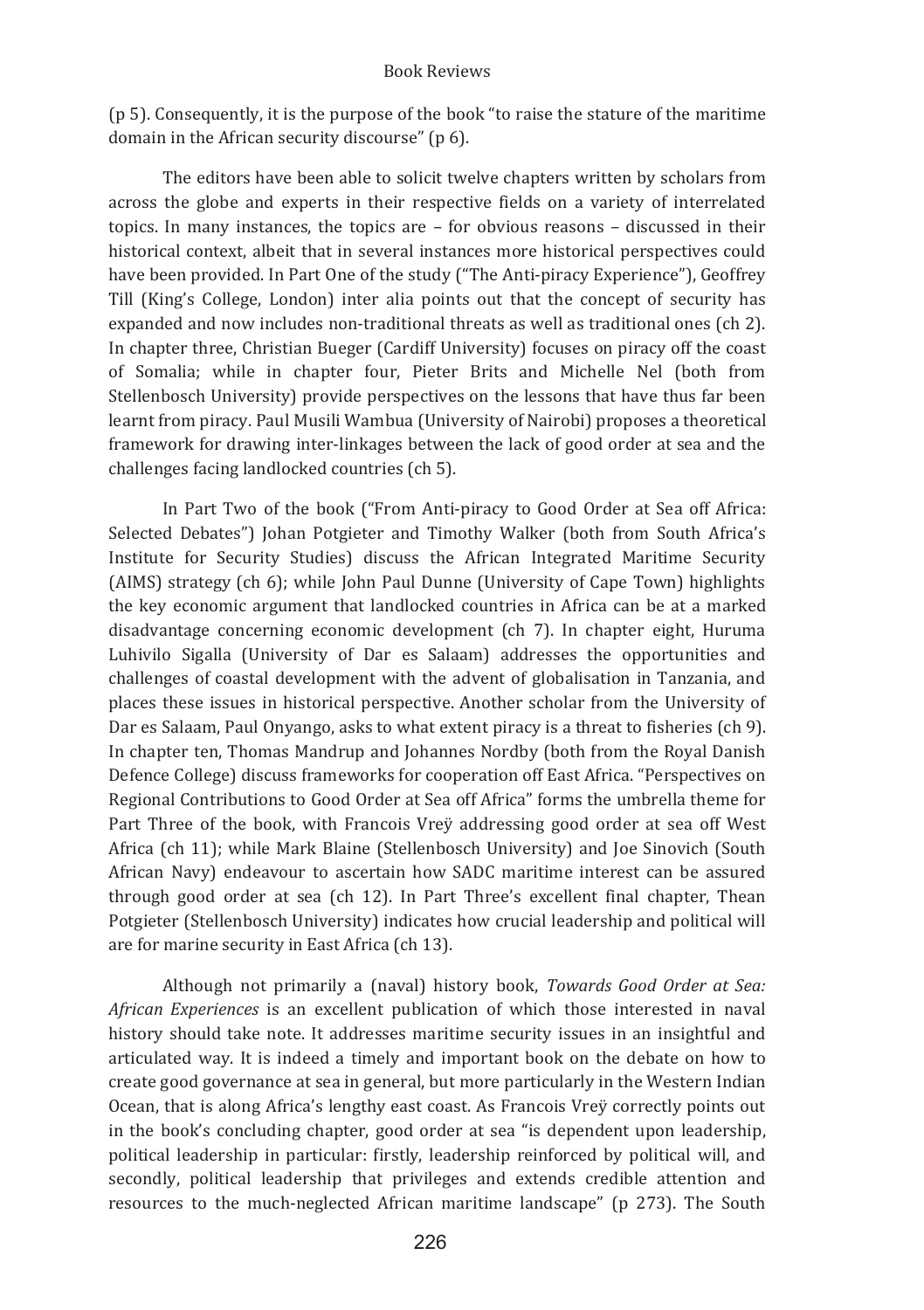African Navy should play a much larger role in counter-piracy operations, but - as this reviewer has indicated in several of his own publications on South African military, and in particular naval history, just as many others have said in other contexts - our Navy needs more ships, and consequently more financial and other resources. And then there is the land-lubber mentality prevalent amongst many people of Africa, as well as the issue of sea blindness (i.e. the inability to connect with maritime issues, either at an individual or on a political level). Addressing these matters is a prerequisite for good order at sea. And, of course, much more work needs to be done with regard to Africa's neglected naval history.

André Wessels University of the Free State

## Victims' voices in their own words

# Janice Warman, Class of '79: The Story of Three Fellow Students who Risked their **Lives to Destroy Apartheid**

Jacanda Media, Auckland Park, 2014 159 pp ISBN 978-1-4314-1086-6 **R230.00** 

The role of journalism in the recording and interpretation of history is a source of much interesting discussion. Notable, for example, is the involvement of Antije Krog during the South African Truth and Reconciliation Commission, resulting in her much acclaimed work Country of My Skull. According to Warman, in setting out the rationale for her own book, "Class of '79, began ten years earlier in 1999, when I opened my new copy of Antjie Krog's Country of My Skull, her excoriating, illuminating, incandescent tale of South Africa's Truth and Reconciliation Commission" (p xiii). While both historians and journalists concern themselves with narratives of past events, there is a distinct methodology and set of dynamics to the fruits each bear. It should be noted that sterling contributions are made by journalists every day towards documenting events of historical significance, and despite the different tone that their books often carry, these publications continue to be of historiographical interest and value.

Warman's Class of '79 documents the stories of Marion Sparg, Guy Berger and Zubedia Jaffer, and as it takes *Country of My Skull* as its departure point, the text flows in much the same vein as that of Krog's. Apart from sharing an involvement in the struggle against apartheid, what links the three individuals is that all three studied journalism at Rhodes University in 1979. The tales are a vivid and painful reminder of South Africa's divided past and the sacrifices made by individuals for political emancipation. The first to be explored is the story of Marion Sparg, who is said to be "only the third white South" African woman ever convicted of treason, and the very first convicted of terrorist acts" (p 31). Throughout the book, Warman explores the psychology behind the three convicts and what motivated their involvement in the struggle. Apart from interviews with the three subjects, the author also consulted with relatives of the three former students. incorporating these perspectives into the text.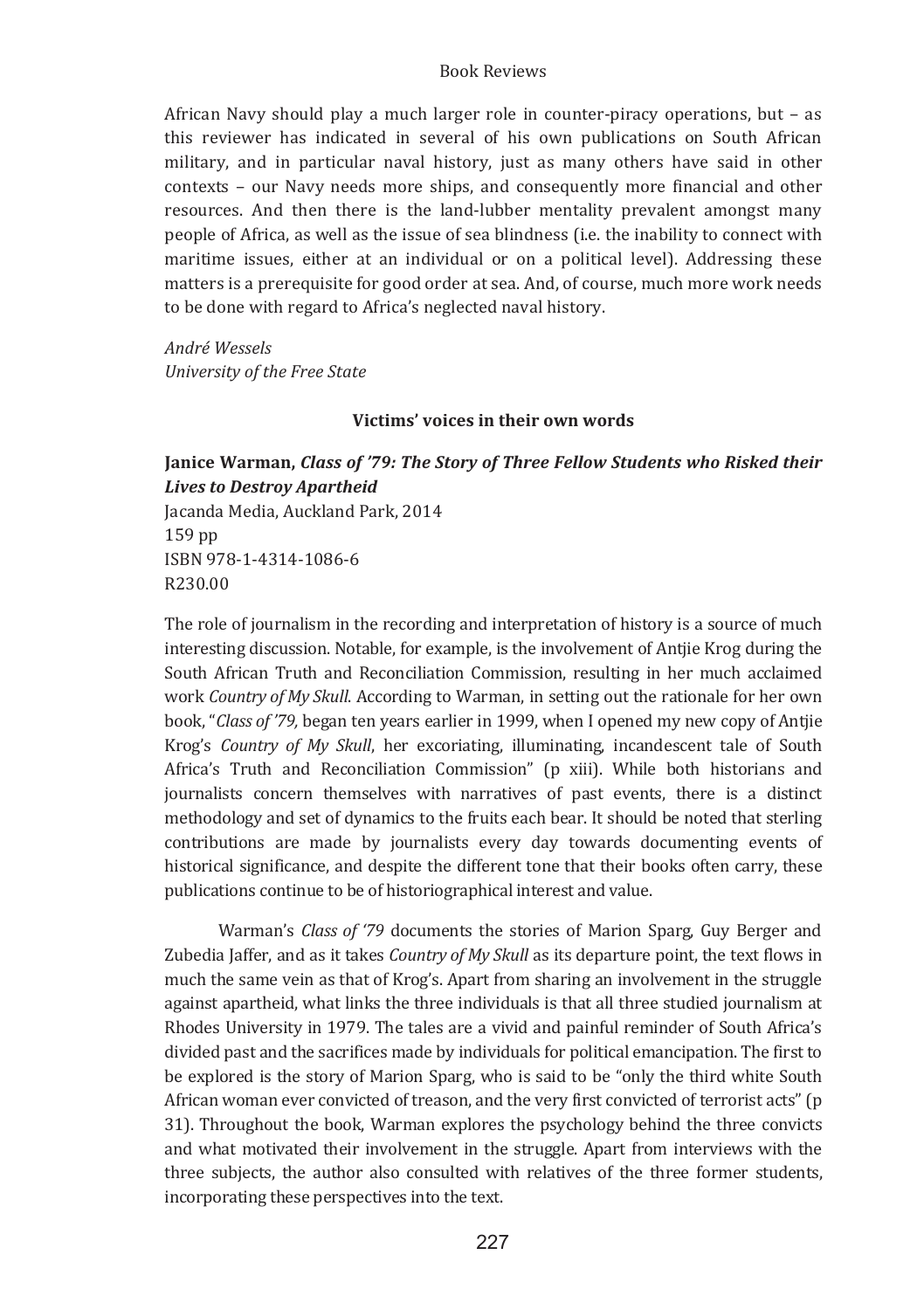Despite the very grim nature of these stories, *Class of '79* is in many ways a celebration of the endurance of the human spirit. The book is divided into three "parts", with each of the three subjects assigned one. All three of the subjects were detained for their involvement in politics in the 1980s, and the text explores many of the harrowing details of their activities. "The whole system", notes Zubedia Jaffer, "is there to break you down. What they didn't realise is that at that stage of the struggle, any such action would only bolster your resolve to fight the system. It made people more determined..." (p 135). Class of '79 does not stick solely to the subject of apartheid brutality. Again, building on the model of Country of My Skull, Warman incorporates herself and her own experiences and insecurities openly in the text. These are however kept to the minimum and do not interrupt the historiographical feel of the text. Another feature of the book is interpreting the painful legacy of these stories against current developments in South African politics. While a critical approach is taken in this regard by the subjects, there does not appear to be a consensus. According to Guy Berger "South Africa is still boiling, it's still bubbling, but the steam can escape. The water remains in the pot, it's not going to burst out" (p 98). Zubedia Jaffer however comments that "If you ask the average person, they will say that they were better off under apartheid" (p 140).

Oral history forms the most important part of this publication's research methodology, effectively giving voice to the subjects in their own words frequently during the course of the narrative. Although a set of endnotes accompany the work, these cannot be said to add any academic credibility to the work. Of the 84 endnotes provided, 66 are explanatory footnotes, much of which is information which might be considered as general knowledge by some, but which will most certainly assist a reader unfamiliar with South African cultures and history. The remaining 18 endnotes refer the reader to newspaper articles, books and internet sites, amongst which is included the dreaded Wikipedia. Apart from the endnotes, the reader is also provided with a set of photographs that accompany the text. These include records produced on toilet tissue by Zubedia Jaffer during her detention. These photographs provide the text with greater accountability given the lack of referencing.

The subject matter of *Class of '79* makes it a noteworthy contribution. Many precious records from this period have been lost, and this publication is valuable in securing some of these stories for posterity. Rich sources of oral history abound in our communities and it is important for practitioners in the history and heritage related fields to try and capture as much of these as possible, while it is still possible. Warman can be commended for succeeding in doing so. Although Class of '79 cannot be said to be a conventional history book, because its tone is more reminiscent of popular magazine articles, the work's greatest attribute is that it gives voice to these victims of apartheid in their own words.

Barend van der Merwe South African Heritage Resources Agency Cane Town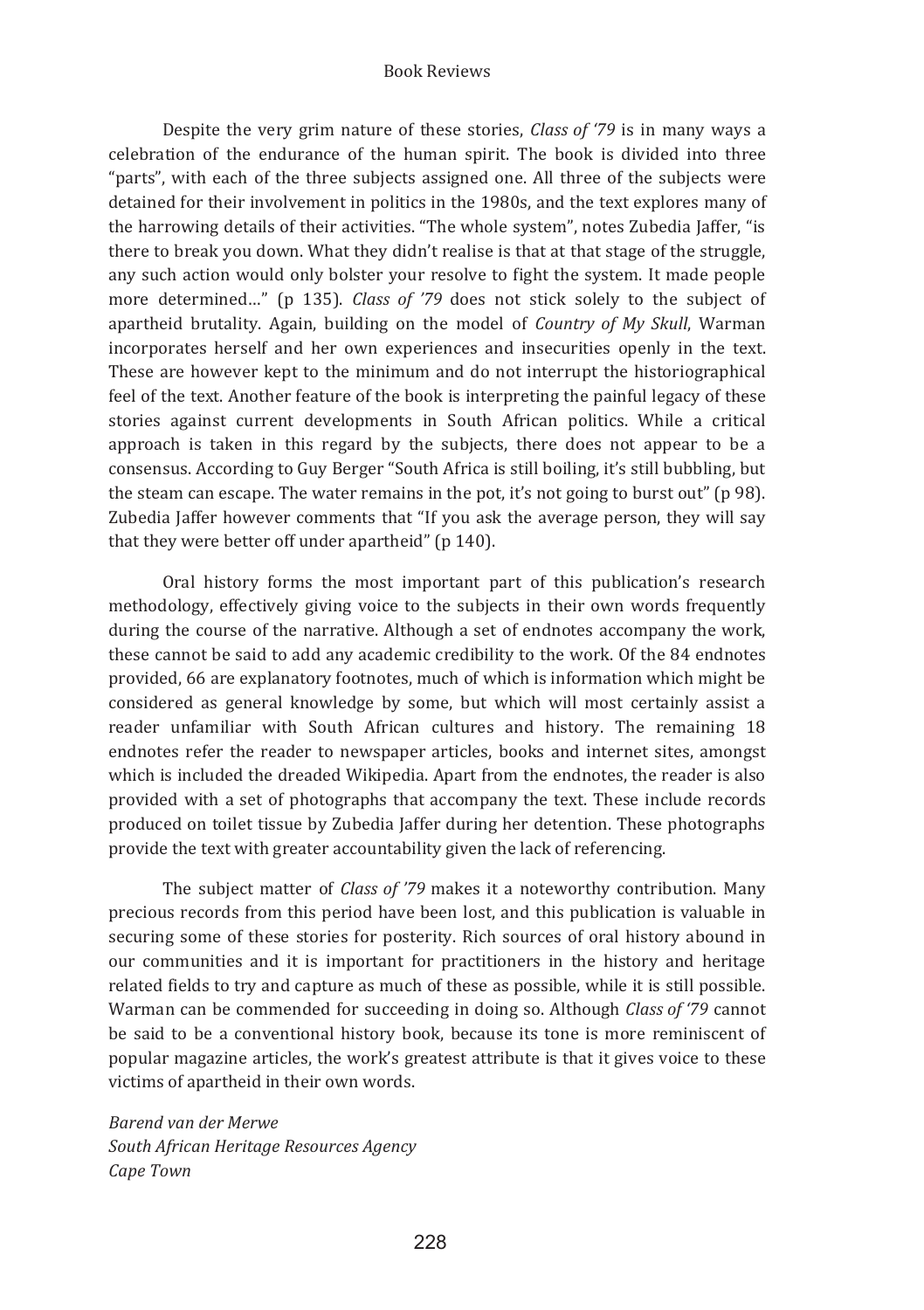## **Book Reviews** Providing eve care on the periphery

# Gertrud Stiehle, Erika Sutter: Seen with Other Eyes - Memories of a Swiss Eye **Doctor in Rural South Africa** Basler AfrikaBibliographien, Basel, 2013 124 pp

ISBN 978-3-905758-33-4 CHF15.00

This book uses a biographical lens to trace the life story of a Swiss-born woman, Erika Sutter, Born and raised in Basel, in the early 1950s she decided to leave Switzerland to work in South Africa, at first as a laboratory technician at Elim Mission Hospital in the Northern Transvaal (now Limpopo Province), and later, after obtaining medical school training, as a doctor at this same hospital.

Chronologically organised, this book begins by discussing Sutter's early life in Switzerland, including her family, education, initial work activities, and her motivations to leave for South Africa in 1952 as a member of the Swiss Mission Society. The middle part of the book then considers her first four years working in the laboratory at Elim; her decision and efforts to train as a medical doctor from age 40 at the University of the Witwatersrand: her further specialist training in Ophthalmology in Basel and London; and her return to work from the mid-1960s as the head of the Ophthalmology Department at Elim Mission Hospital. There she provided, for almost 20 years until her retirement in 1984, much needed "eve doctor" services, which restored or improved the sight of countless African patients.

An important part of this book, chapter seven, entitled "The Most Meaningful Years in Erika's Life: The Care Groups", moves beyond an analysis of Sutter's curative, hospital-based work, to consider her primary health care activities. Written by a different author  $-$  the only one of its kind in this book  $-$  it discusses her preventive and community-oriented eye health outreach work that was started in the last eight years of her working life in South Africa. The author, Frances Lund, who was a lecturer in Social Policy at the University of Natal (today, the University of KwaZulu-Natal) when she first met Sutter, was the person who actually convinced Sutter to write this book as a way to address questions regularly asked about her by Lund's students who read material penned by Sutter in one of her courses (p viii).

Lund's chapter, which I found the most critically-engaged of all the chapters, traces Sutter's eye health "care groups" activity, which she began with the assistance of Selina Maphorogo; a South African-born colleague and interpreter, upon whose community insights, knowledge, and language skills Sutter depended. From the mid-1970s, this self-help programme sought to train local women living in poor, underresourced Bantustan villages around Elim Hospital to become health educators tasked with disseminating information about practices to encourage good eye health. This was done with the aim of preventing common eye diseases, but also, importantly, to try to reduce the high rate of preventable blindness that debilitated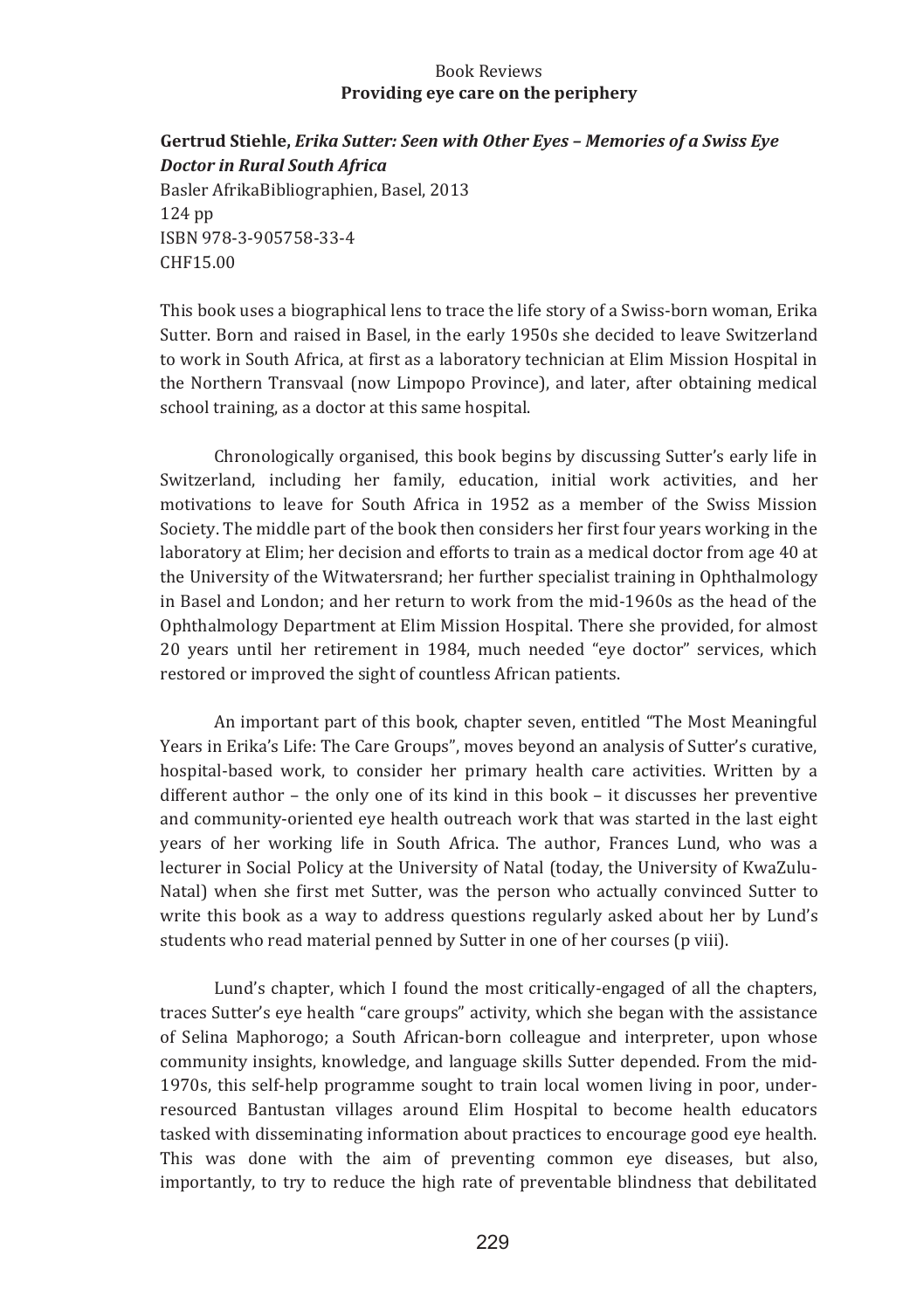many people living within these communities. In a more balanced manner than most of the other chapters in this book, Lund focuses on the successes of Sutter's programme, which continued even after she left South Africa, and which is now a movement with approximately 2 000 members in over 200 villages, but also considers a number of problems and difficulties faced by these community-oriented programmes.

The penultimate chapter of the book examines Sutter's retirement years back in Switzerland after 1984, including her speaking engagements and teaching undertakings at the International Centre for Eye Health in London and the Swiss Tropical Institute in Basel. It was also in these years, with more time on her hands. that she was able to write more extensively (including books), about her medical and community health care work in rural South Africa. The final chapter, entitled "A Final Look Back and Forward: A Conversation between Erika Sutter and Gertrude Stiehle", provides a conclusion to the book, in which Sutter reflects on key issues and aspects of her long life.

When considering the potential audience for this book, in my opinion it is well suited for a popular audience. Had this publication been geared towards an academic audience I would have liked to see a more in-depth analysis of broader historical context issues, such as the changing history of Elim Mission Hospital; the effects of repressive apartheid policies on her own life as well as the lives of her co-workers and patients; more extensive endnotes and bibliography sections that list a larger number of references beyond Sutter's own publications: and a more detailed and more critical engagement with the sources used.

Indeed, there is very little critical engagement with the sources used in this book. In an introduction-type chapter entitled "In Lieu of an Introduction: Immersing Myself in the Life of Erika Sutter", the author Gertrude Stiehle notes how she used "dozens of audio recordings, letters, other documents and information from people who know Erika and her story" (p 1). Yet, none of these additional sources, so essential to producing a more rounded and corroborated account of the biographical subject's life, makes it into the text, or even into the endnotes or bibliography section. As a result, the reader is not able to weigh up the value of these other documents and recordings.

Furthermore, while we as readers are told on the back cover that "For the creation of this biography, Erika Sutter spent many hours with the author, her friend Gertrude Stiehle, telling the story of her long life ...", Stiehle provides little discussion of pertinent issues related to oral history methodology that affected the writing of this book. Stiehle includes many long quotations, which are meant to stand as the authentic "voice" of Sutter. In addition, in Stiehle's prose sections, it is often difficult to gauge where Stiehle and Sutter's thoughts and opinions converge. As a trained anthropologist, one would have expected Stiehle to reflect more critically on the collaborative nature of this biographical enterprise, particularly on some of the strengths but also challenges of using oral testimony as the primary source base.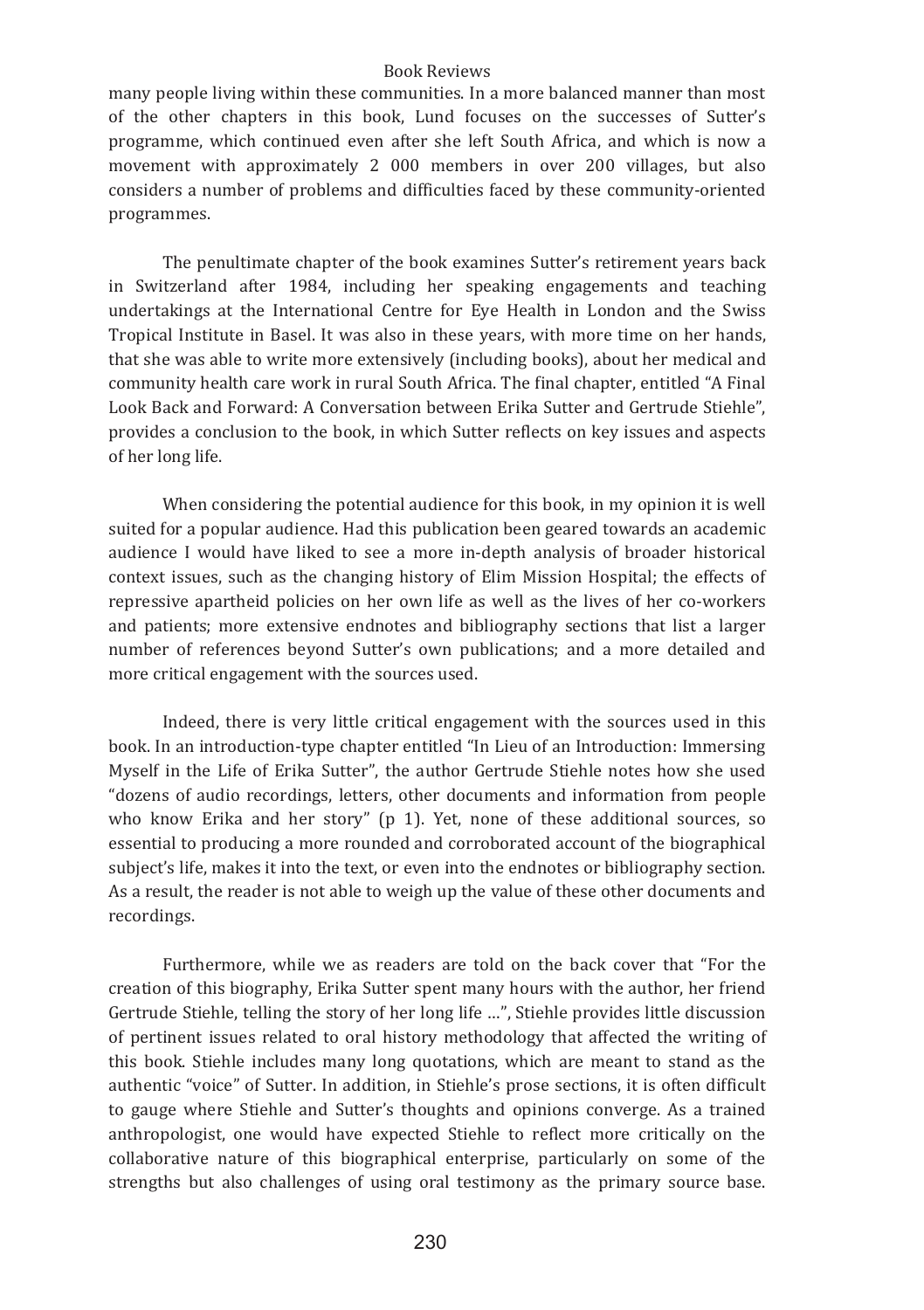Shifting power dynamics in the interviewer (and friend)-interviewee relationship. personal biases and motivations, as well as significant omissions that affected the construction of this account, are not analysed. Without this methodological engagement, the book comes across in a non-critical, hagiographical manner in a similar vein as many other books written about missionary medical heroes.

To end on a positive note, this book's easy to follow story line (which includes many directional sub-headings), its clear prose (which includes a good translation from German to English), and many photographs, does bring to life the story of a remarkable woman medical doctor, which should be enjoyed by popular audiences. Published in the Basler Afrika Bibliographien series entitled "Lives, Legacies, Legends", it falls perfectly within the mandate of this series to publish "personal narratives and written histories related to life in southern Africa", including "biographies ... on the topic of the 'Swiss in Africa'".<sup>1</sup> For both European and southern African popular audiences who read this book. I think that it will encourage greater understanding about some of the historical opportunities and difficulties faced by a person who lived an accomplished and interesting life, and who managed to move between the usually separate worlds of Switzerland and South Africa.

Vanessa Noble University of KwaZulu-Natal

<sup>&</sup>lt;sup>1</sup> See https://baslerafrika.ch/en/publishing-house/publications-shop/series/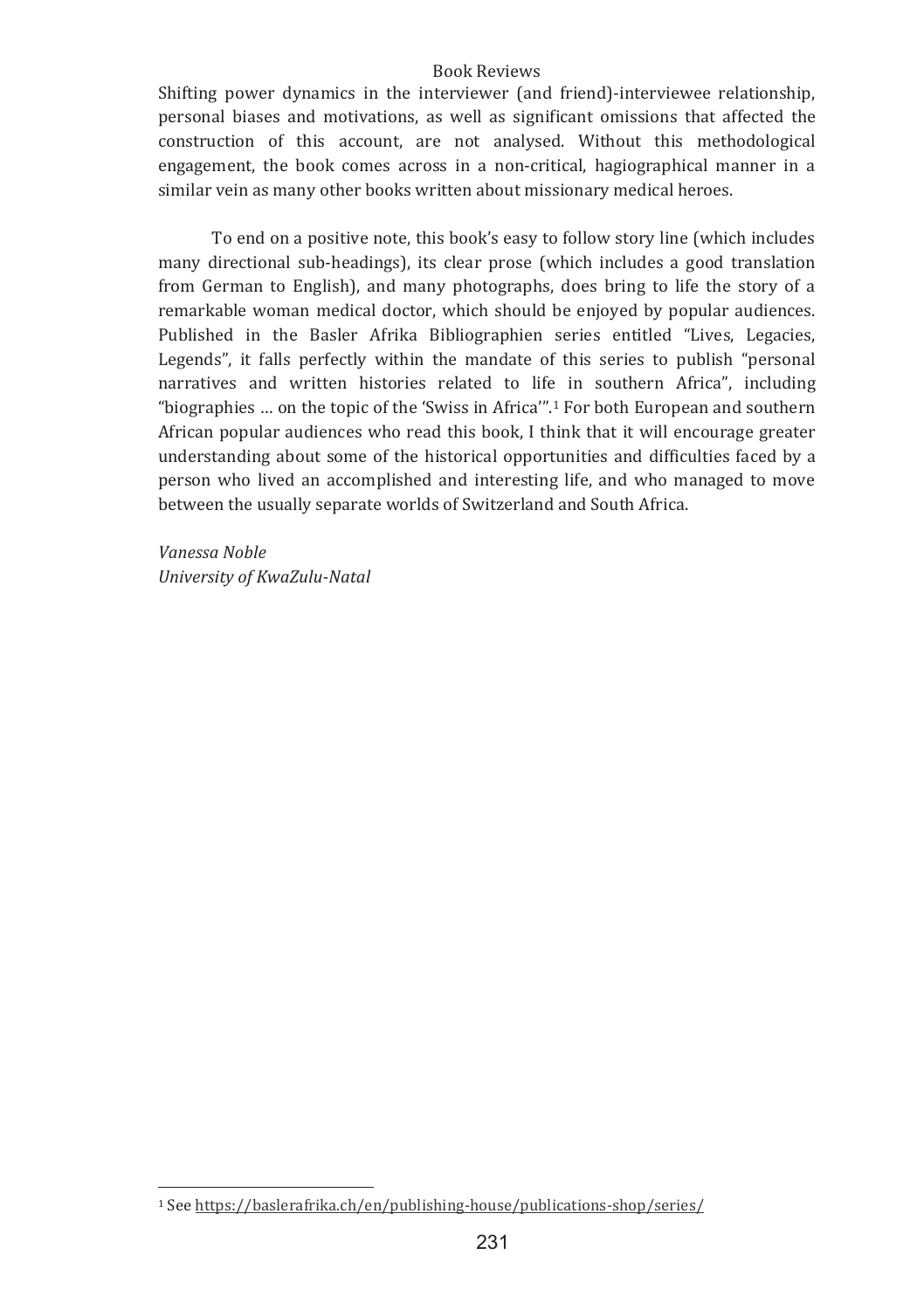# A welcome addition to South Africa's rural and regional historiography

Teresa Connor, Conserved Spaces, Ancestral Places: Conservation, History and **Identity among Farm Labourers in the Sundays River Valley, South Africa** University of KwaZulu-Natal Press, Pietermaritzburg, 2014 232 pp ISBN 978-1-86914-285-8 R25500

This book is a welcome addition to South Africa's rural and regional historiography. The author, however, is not an historian, but an anthropologist with wide interests and an active engagement with the issues she writes about in *Conserved Spaces*. Teresa Connor is senior researcher at the Fort Hare Institute for Social and Economic Research and she holds a PhD in Social Anthropology from Rhodes. While she lists some of her publications in the source references, she does not list her doctoral thesis and it is not clear whether the contents of Conserved Spaces is based on her research for that degree, or whether it is the consequence, and perhaps amalgamation, of the three items she has authored about the Sundays River Valley. In 2001 as a consultant she wrote the Social and Environmental Impact Assessment for the Greater Addo Elephant National Park; in 2007/2008 (with D. Zimmerman) she was involved in the Socio-Economic Survey of the Addo Elephant National Park and Surrounds for SANParks;<sup>1</sup> and in 2011 she published an article on "The Frontier Revisited: Displacement, Land and Identity among Farm Labourers in the Sundays River Valley".<sup>2</sup> On page 28 of *Conserved Spaces*. Connor outlines the numerous research initiatives in the area in which she has played an active role. Her long familiarity with, and expertise in, the locality is thus evident, but she has also investigated other contested rural areas in South Africa. Her M.A. dissertation (Rand Afrikaans University) in 1998 dealt with a settlement in Sekhukhuneland and she is also familiar with a border zone in Pafuri, in the Gaza Province of Mozambique.<sup>3</sup>

As Connor points out, contestation over the Sundays River Valley has been ongoing for centuries. In pre-colonial times it was utilised by different Xhosa communities; an open and then a closed frontier and active conflict zone with the arrival of white settlers; a modernising space with the irrigation scheme and farmlands of the 1920s; and further complicated by the intrusion in the 1930s of one of South Africa's smaller national parks, the Addo Elephant National Park - stateowned land that as a protected area had an unusual conception - a story told here as well as elsewhere.<sup>4</sup>

<sup>&</sup>lt;sup>1</sup> See M.C. Rose, "A Critical Analysis of the Socioeconomic Impact Assessments of the Addo Elephant National Park", M. Comm., Rhodes University, 2010.

<sup>&</sup>lt;sup>2</sup> Journal of Contemporary African Studies, 30, 2, 2011, pp 181-203.

<sup>&</sup>lt;sup>3</sup> Journal of Contemporary African Studies, 21, 1, 2003, pp 93-120.

<sup>&</sup>lt;sup>4</sup> M.T. Hoffman, "Maior P.J. Pretorius and the Decimation of the Addo Elephant Herd in 1919– 1920: Important Reassessments", Koedoe, 36, 2, 1993, pp 23-44.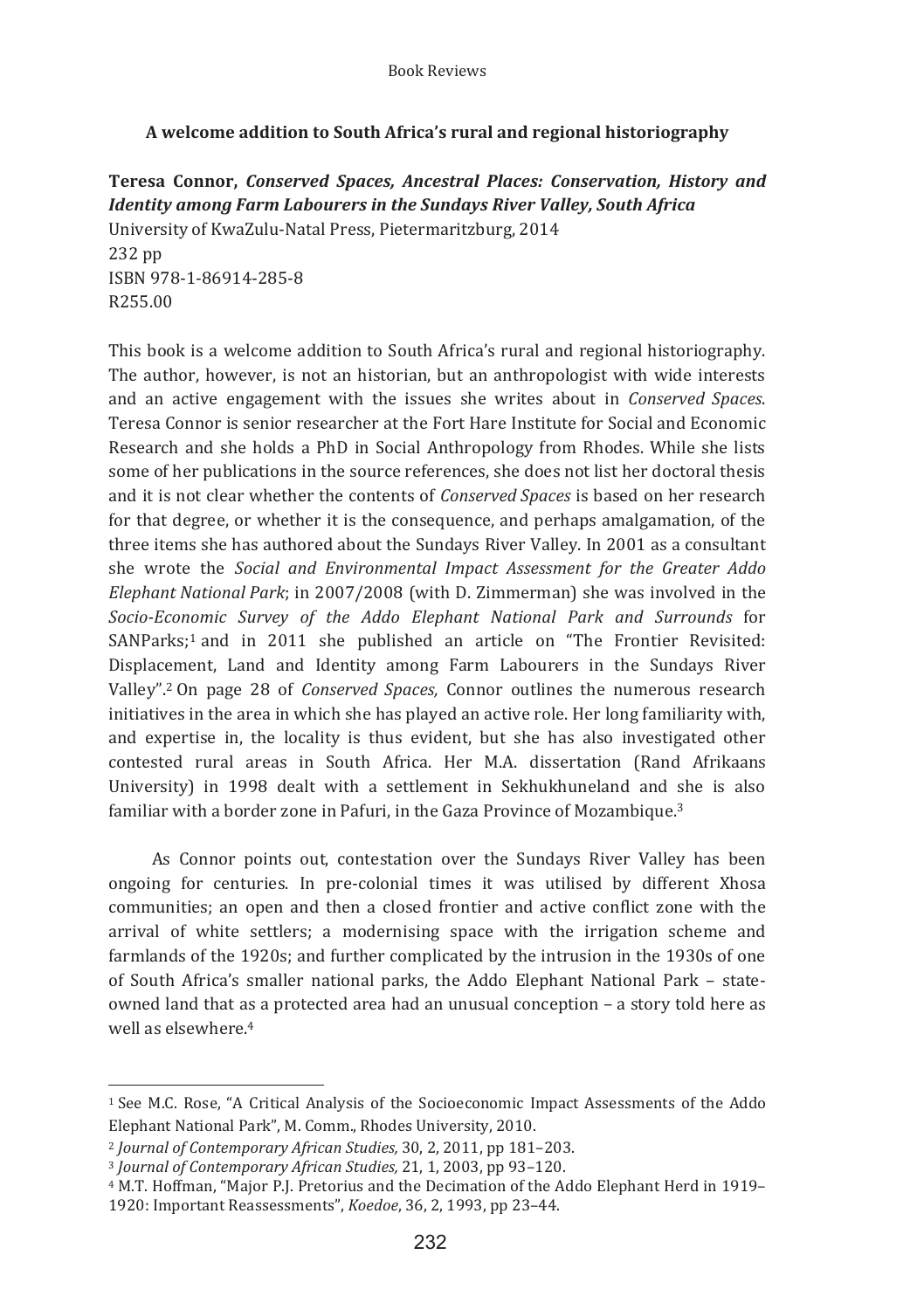Connor's narrative deals with the present legacies of the extremely complex relationships of many communities in this largely agricultural region of South Africa. Her research interest was sparked by the proposed expansion of the Addo Elephant National Park after 1994, a formal initiative with international funding that had as its aim the revitalisation of the farming sector in what had become a depressed region of the Eastern Cape by capitalising on the rise of eco-tourism in the service industry. Part of the rationale behind the scheme to enlarge the national park, which aimed to be an inclusive type of protected area, was the promotion of appropriate regional development plans and, because of the unusual biome in which the national park was situated, enabling South Africa to meet its international conservation obligations under, for example, the Convention on Biological Diversity that it signed in 1995.

However, as Connor explains so well in this book, land and landscape is not only "space" to be traded: it is "place". Place is space that is imbued with meaning, with memory – often tied to identity and to symbolism as much as it is to work and economic welfare. People love the land and feel for it, particularly the places they call home (however construed) and do not regard it as a commodity easily traded. Very seldom, no matter who they are – whatever community, whatever period – do people merely inhabit it or move lightly across it. The land claims process in South Africa bears ample testimony to this. The chapters in *Conserved Spaces* chart these various emotions and meanings among the farm labourers in the Sundays River Valley. There have been many removals in the area that add to the complex tapestry of meaning. Of these apartheid was of course, the most major. In this regard, Connor treats the example of Kirkwood in some detail. Despite apartheid, farm workers were sometimes able to remain on the land they occupied, but they were then subjected to the personal vagaries of land-owners. The current economic hardship at a time when the agricultural sector continues to shrink as a percentage of GDP has exacerbated long established and deeply held tensions, while the fate of farm-workers in particular (an understudied community in South Africa as Connor notes) has not been resolved through normalising the countryside through land reform (as opposed to land restitution) as was the intention in 1994. The grand plan of the expanded national park - a further intervention by the state in people's lives - adds but a new dimension to what Connor charts as an intractable contest for land and livelihood.

Chapter one provides an introduction to the topic, while chapter two introduces the reader to the issues related to the expansion of the Addo Elephant National Park. Chapter 3 reverses the timeframe to locate the Sundays River Valley in the context of the Zuurveld frontier and the many wars of the nineteenth century. Working as an anthropologist, Connor has relied heavily on interviews and these form the basis of chapters four and five. While she does not provide a list of interviewees (informants), many of their personal stories are provided in the text. How wages are determined and paid, how much stock a farm worker and his/her family might own and range on their employer's property, the importance of particular work and skills (termed "work ethics" here), even the stratification between workers, are all fascinating and important windows into the lives and concerns of farm workers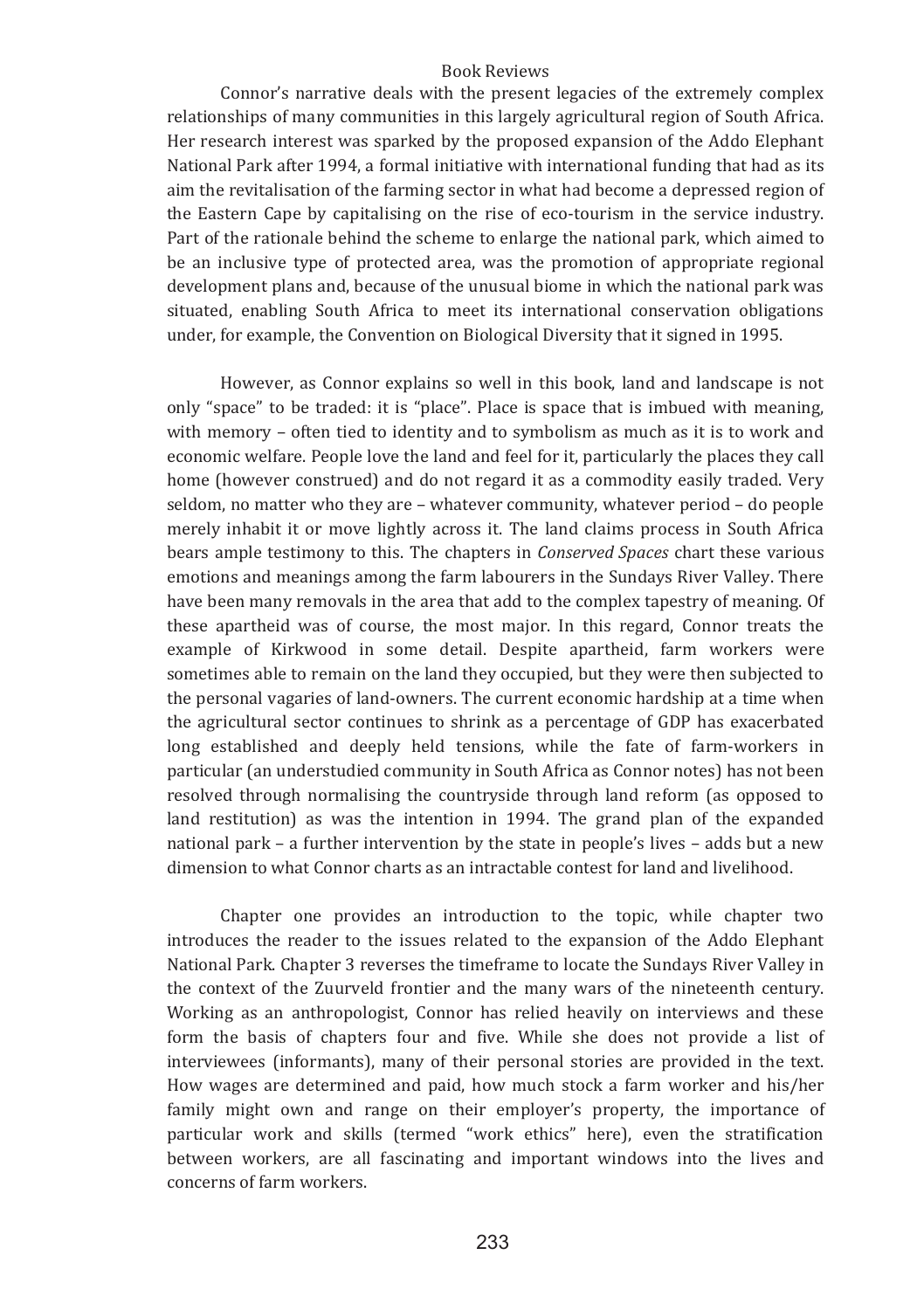A thread that runs through the majority of Connor's interviews is the transitory nature of farm work under these circumstances, the insecurity of employment and tenure (and thus a house), and the loss of the sense of place. This, Connor equates with the ongoing emphasis on custom and ritual that she describes in detail in chapter six. Not all of these accounts, in fact, only a very few of them, tie up with the ideas described in the previous chapters. There is a long and passionately expressed section on water rituals, rainmaking and circumcision rites which Connor herself witnessed. The explanation for this return to tradition - although not directly stated by Connor - may be the desire of rural South Africans to reposition themselves within the growing political power of traditional leadership, as well as the search for identity or to retain alive the memory of better times. There is little here about the impact of Christianity on the people interviewed or the conflicts between modernity and tradition that are so evident in other areas of South Africa. In this regard, the work of Natasha Erlank, among others, is important.<sup>5</sup> An appendix lists some 18 land claims registered in Port Elizabeth in 2000: it is highly likely that this number has increased considerably in the many years since then.

Although this book has much to offer as a micro-history and social anthropology of a part of the Eastern Cape, the author does not make it clear exactly how this book takes us further. For this reason, it is a pity that it does not resonate with the fast-growing literature on biocultural conservation. Strongly linked to the nexus between biological diversity and cultural diversity and the focus of the IUCN Commission on Environmental, Economic and Social Policy, this is a fascinating and burgeoning field. The international community has realised that biodiversity conservation will not occur unless cultural diversity and vitality are interrelated with it. I would suggest that initiatives such as *Conserved Spaces* would speak strongly to this field of study and policy direction.<sup>6</sup>

*Jane Carruthers University�of�South�Africa�*

<u> 1989 - Johann Barnett, fransk politiker (</u>

<sup>&</sup>lt;sup>5</sup> For example. Natasha Erlank's paper entitled "Well. Coming Straight to Business. Immediate Marriage is Absolutely Impossible: Love, Sex and Consequence in the Eastern Cape, c. 1930". WiSER seminar, 15 September 2014.

<sup>&</sup>lt;sup>6</sup> See, for example, L. Maffi, and E. Woodley, Biocultural Diversity Conservation: A Global Sourcebook (Earthscan, London and Washington: DC, 2008); or G. Pungetti, G. Oviedo and D. Hooke (eds), Sacred Species and Sites: Advances in Biocultural Conservation (Cambridge University Press, Cambridge, 2012).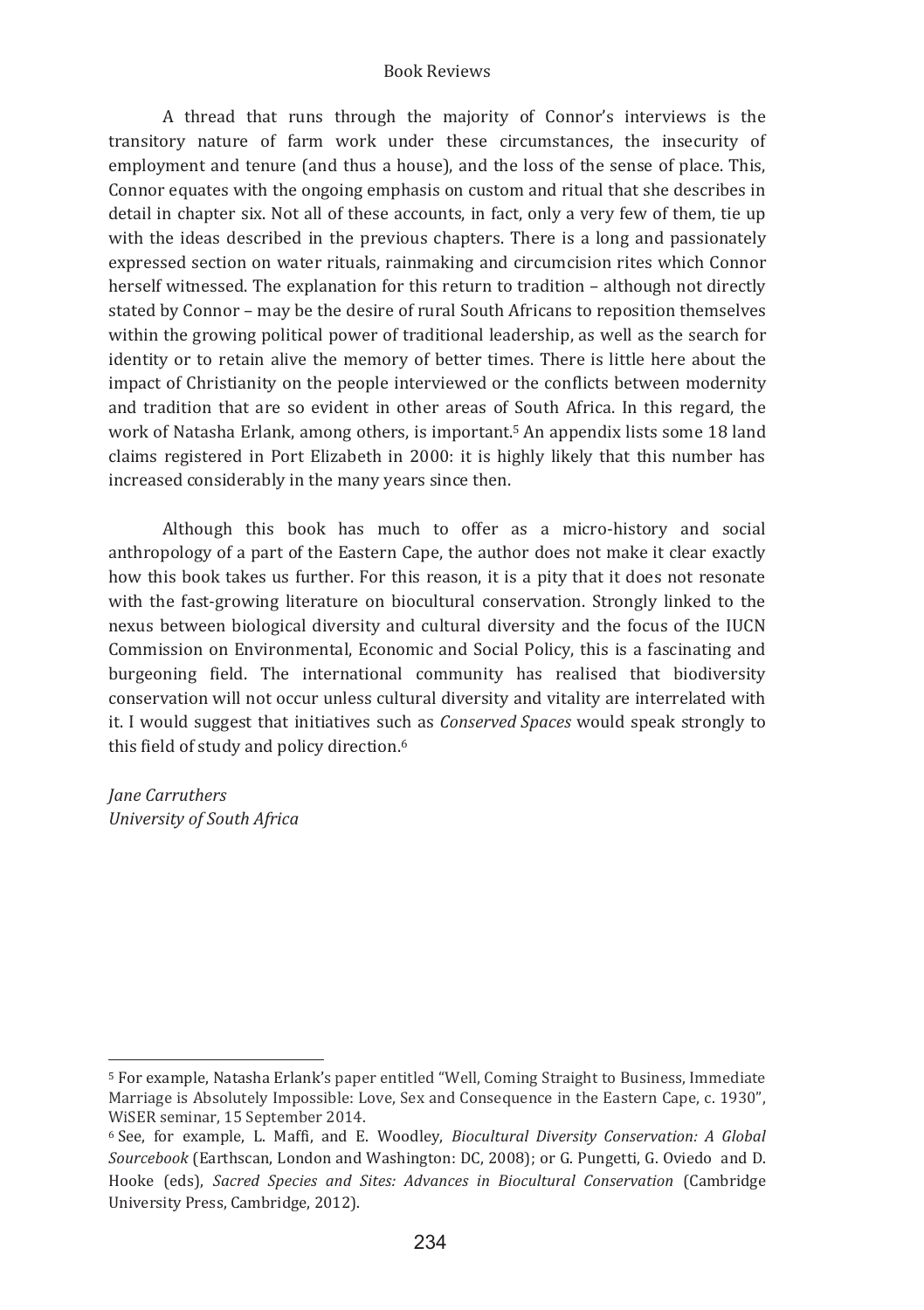# Filling a glaring historiographical gap in Mozambique's history

# Allen F. Isaacman and Barbara S. Isaacman, Dams. Displacement and the Delusion of Development, Cahora Bassa and its Legacies in Mozambique, 1965-2007

University of KwaZulu-Natal Press, Pietermaritzburg, 2013 308 pp ISBN 978-1-86914-291-9 R295.00

Comprising seven chapters, this work focuses on the period from the 1960s, when the Portuguese began to plan construction of the Cahora Bassa dam, to 2007, when Mozambique's post-colonial government finally gained majority ownership of the dam. In the opening chapter, the reader is introduced to the broader scholarship on the subject of dam projects, particularly in the developing world. The authors argue that by focusing on the developmental implications, the scholarship has neglected the environmental and social effects on surrounding and displaced communities. It further argues that by relying on official documents, scholars have tended to ignore the voices of local communities, whose livelihoods have oftentimes been adversely affected by these projects.

In chapter two, the authors document Portuguese efforts, dating back to the sixteenth century, to conquer and domesticate the Zambezi River and its hinterland for human benefit. Chapter three discusses the process of constructing the Cahora Bassa dam, including technical challenges, labour recruitment and control. Salient features of the chapter include the highly racialised and regimented organisation of work and the contrasting experiences of the European and African employees. Chapter four explores how more than 30 000 peasants were displaced from their ancestral lands to pave the way for the massive dam. The social and ecological impact of this project on communities in the lower Zambezi Valley are examined in chapter five. Among issues explored are changes in the river flow and how the unpredictable discharge from the dam affected thousands of peasants whose livelihoods were dependent on the river before the construction of the dam. Chapter six documents Cahora Bassa's unique role as the largest dam in the world constructed primarily to produce energy for export, a role it continued to play even after the end of Portuguese colonial rule. The final chapter reviews the impact of the dam on riverine communities and the biosphere, focusing on the period after the end of the civil war. This chapter also questions the likely impact of a second dam, Mphanda Nkuwa, planned for construction some sixty kilometres from the Cahora Bassa dam.

Isaacman and Isaacman's work coherently shows the interplay between science, economics, politics and security considerations. When Portugal decided to construct the dam in 1965, officials envisioned that numerous benefits would accrue from the US\$515 million project. These included stimulating agriculture, mining and industrial production; increasing European settlement; reducing flooding, as well as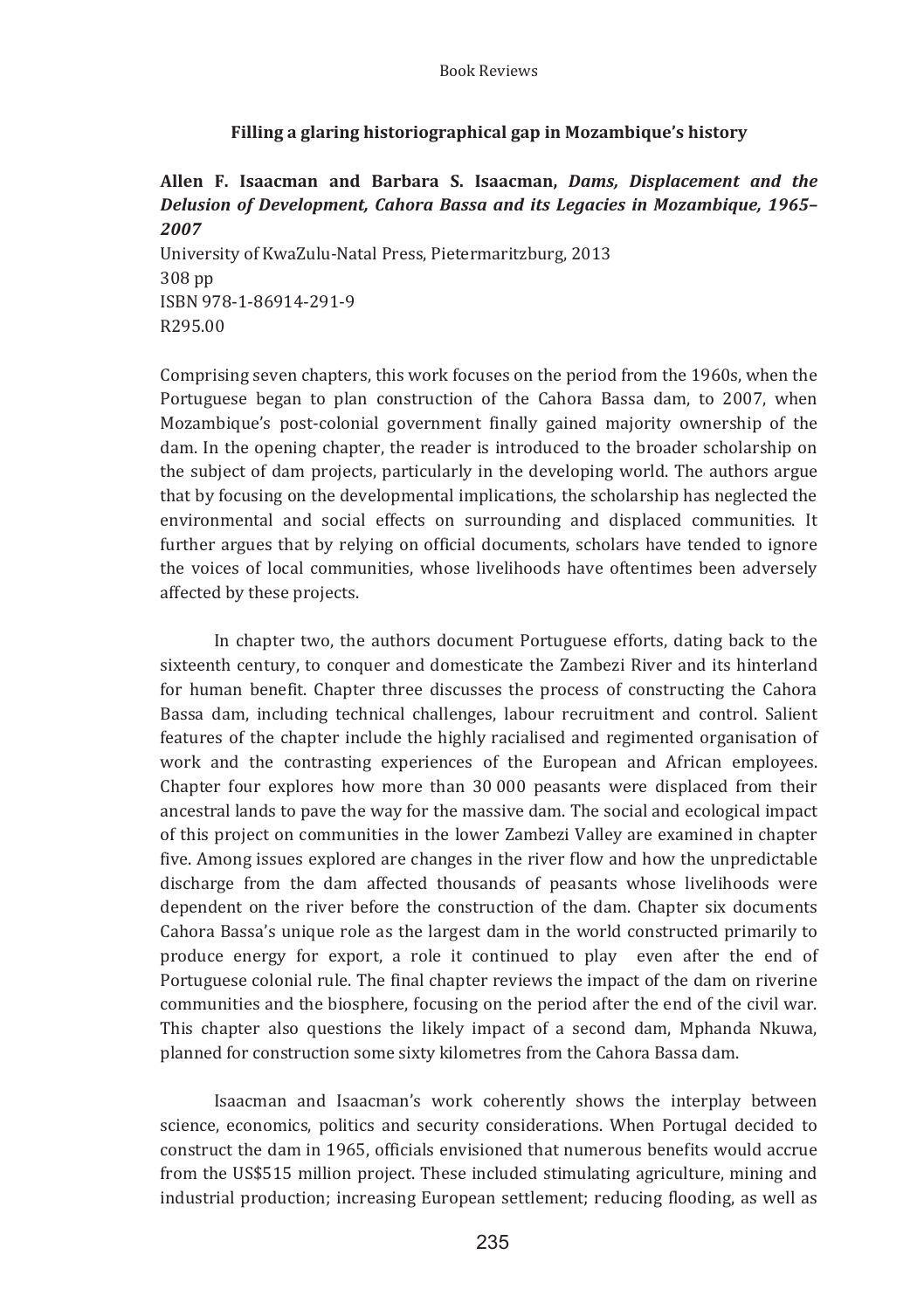improved communication and transportation throughout the Zambezi Valley. There were also plans to generate income by exporting electricity to South Africa. For the engineers and hydrologists, the dam signified technical complexity which reinforced the view that nature could be conquered for the benefit of humankind (p 3). On another hand, built at a time when the rest of Africa was decolonising, construction of the dam was a signal that Portugal was not ready to grant independence to Mozambique. And with mounting military confrontation from Frelimo, the Portuguese believed that the 500 kilometre long dam would pose a formidable barrier for Frelimo forces intending to enter Mozambique from their military bases in Tanzania and Zambia

This book captures African memories of hardships and catastrophes which were experienced by former workers and peasants who were displaced to pave way for the dam. As the authors note, "Absent from public discourse were the experiences, conversations and ideas of peasants who lived with the consequences of its existence" (p 16). With African voices taking precedence in the text, the contrasts between colonial and postcolonial discourses surrounding the dam are illuminated; the latter maintained silence on Cahora Bassa, authorising only official voices in public discussions about the dam. Those who are now given a platform to speak reveal that coercion and exploitation of Africans were central to the process of establishing this mega dam. Despite the abolition of *chibalo* decades earlier, Africans were conscripted for gruelling work on the dam site. One of the author's informants summarised life during the dam's construction as follows: "You work, eat and sleep. It's a never ending cycle with little variation" (p 77). Yet, in a racialised work regime. Africans were among the most poorly remunerated, receiving the lowest wages with the poorest housing and substandard rations.

Furthermore, people were forcibly evicted from their ancestral lands to make room for the dam. This began with the displacement of communities from the Songo highlands to make way for the establishment of a segregated town for white workers. many of whom were recruited from abroad. The authors go on to chronicle the various tactics of the forced removals and the hardships encountered by more than 30 000 Africans who were forcefully evicted and forced into aldeamentos, protected villages. These aldeamentos were modelled on counter-insurgency initiatives developed in Malaysia and Vietnam and were designed to block peasants from having contact with Frelimo guerrillas. The book further demonstrates how those who were relocated were traumatised by the nature of the resettlements, because communities lost control of their physical space and their access to economic and cultural resources.

Critically, the authors also differentiate the African victims because the degree of victimhood varied. Some Africans employed during the dam's construction, such as foremen, master technicians and long distance truck drivers, were better salaried, housed and received superior rations. Yet the rest were not passive victims because some protested by resorting to desertions, work slowdowns, striking and looting of food, forcing the employer to increase rations and to offer "a modest pay rise" (pp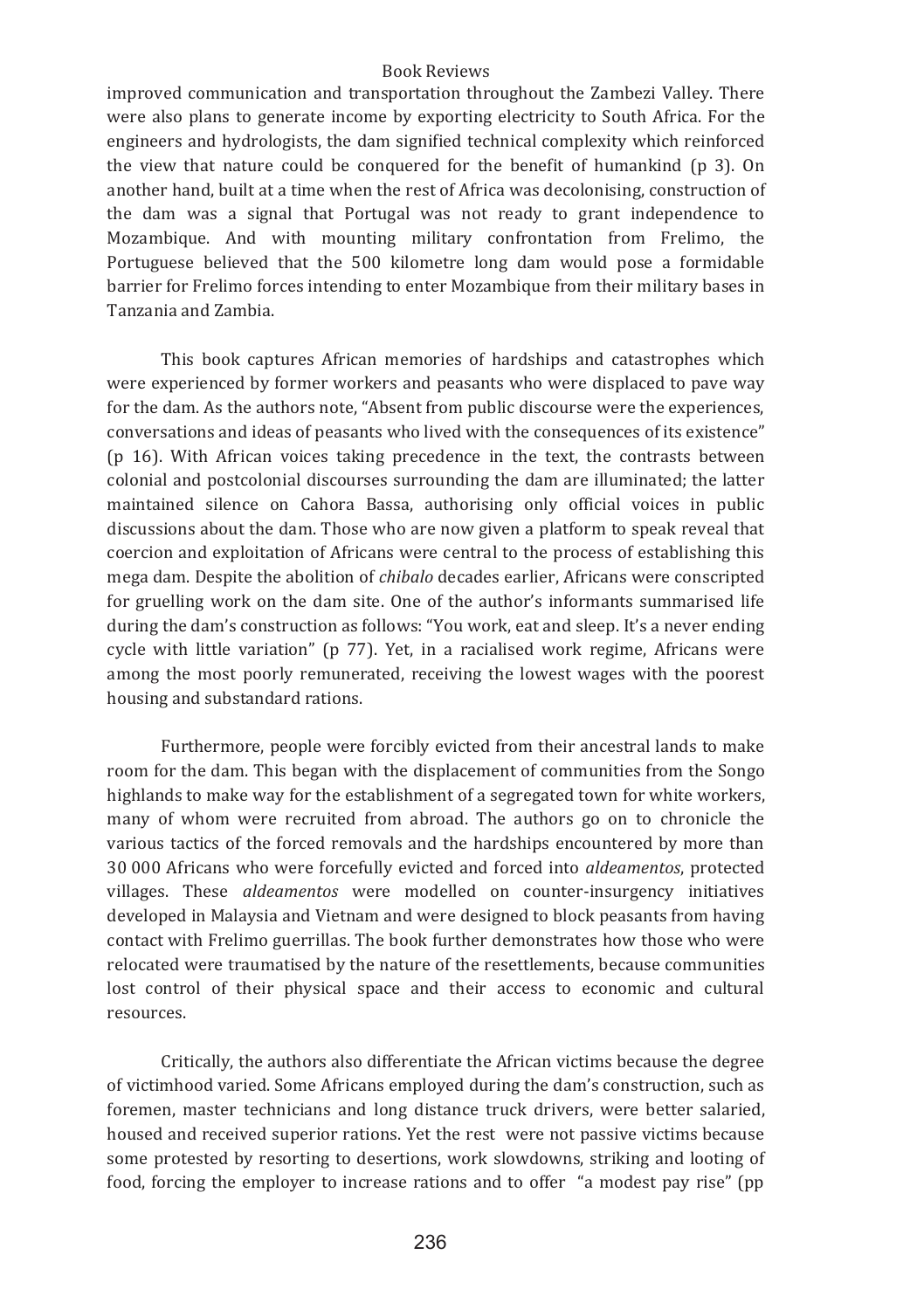88-89). Equally remarkable, some aldeamentos had better social and recreation facilities than others while at the same time societal and marital status, gender and age also determined one's access to better land and other resources in the new settlements. Interestingly, militarising the *aldeamentos* at the peak of war had the opposite effect as some disgruntled young men actually escaped the villages to join Frelimo

The book also provides a lucid chronicle of the social, economic and ecological impact of the dam on peasant communities inhabiting the lower Zambezi valley. Instead of the seasonal water flow to which the communities were adapted, the water flow became irregular because South Africa's electricity needs "dictated the magnitude, timing, duration, and frequency of water released from the dam. regardless of the possible effects on agriculture, fisheries, and wildlife downstream" (p 123). Among the several negative effects of interfering with the natural river flow was that it disturbed the natural ecosystem. The irregular floods caused erosion. washed away crops, drowned livestock, interfered with fish breading patterns, and affected birds that fed on fish from the Zambezi River. In other words, the Cahora Bassa dam also fundamentally transformed the livelihood patterns of the people inhabiting the lower Zambezi valley.

Remarkably, the book is also about the limits of the post-colonial state, evidenced by the fact that fifty years after independence, the citizens of Mozambique did not derive any significant benefits from the dam. Until 2007 Portugal continued to own the dam, selling a large percentage of electricity to South Africa below the market price. Consequently, Cahora Bassa remained a living symbol of a violent and oppressive past and a constant reminder that the nation was still not free from the yoke of colonialism. Ironically, when South Africa attained majority rule in 1994, the ANC government continued to uphold the colonial electricity supply contract. Indeed there was more continuity than change because "South Africa received the energy, Portugal received the income and Zambezi valley residents paid the price" (p 150). Plainly, the dam remained a commentary on the challenges and failures of a postcolonial state.

The greatest strength of this book is that it brings to the surface what the master narrative of Mozambique's colonial and post-colonial actors have suppressed ( $p$  7). By interviewing more than 300 Africans – former workers and peasants who were affected by the dam - it clearly captures the voices of the marginalised, which are silent in the official records. Crucially, therefore, it fills a glaring historiographical gap of colonial and post-colonial Mozambican history. The book also brings to the fore the nexus between societies, the environment and science, making it unquestionably useful to historians, environmental activists and policy makers.

Noel Ndumeya University of the Free State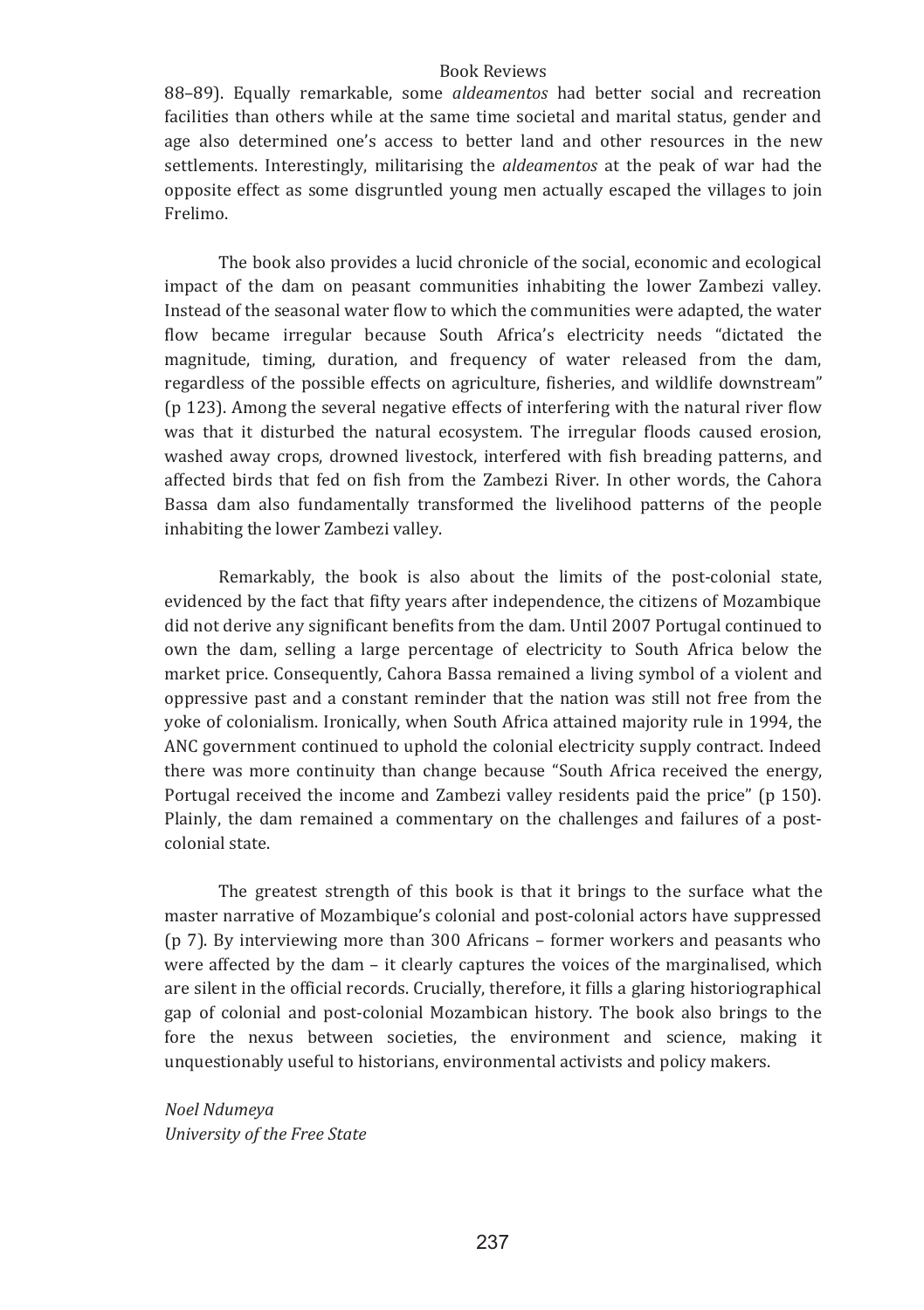# An elegantly written treatise on Botswana's economic history

David Magang, Delusions of Grandeur: Paradoxies and Ambivalences in **Botswana's Macroeconomic Firmament, Volume 1** Print Media Consult, Gaborone, 2015 538 pp ISBN 978-99968-0-278-4 **RWP24900** 

David Magang is a former cabinet minister and one of the most successful indigenous entrepreneurs in Botswana. His extensively researched and elegantly written treatise on the economy of Botswana since independence from British colonial rule in 1966 can be described as macroeconomics made simple for the general reader. Just as he does in his voluminous autobiography, The Magic of Perseverance (2008), in this new publication the fearless Magang does not mince his words. Even though he is a lawyer by profession and not a trained economist, he demonstrates erudite understanding of both the Botswana economy and the global economy. He provides helpful historical background on political developments in Botswana and on key local and international financial institutions that feature in the book.

Magang acknowledges that Botswana has made huge strides in economic development since 1966 when it was rated as the second poorest country in the world. He attributes this to the leadership qualities of the country's first president, Seretse Khama (1966-1980), who followed sound economic and democratic principles instead of the populist programmes that have ruined many other African economies. Some economic commentators have described Botswana as the "African miracle", but Magang strongly questions this label. "Developmental state" and "indigenous developmental state" are concepts that have been employed by some scholars to describe Botswana's development trajectory, but Magang himself subscribes to Ellen Hillbom's (2012) description of Botswana as a "developmentoriented gate-keeping state". Magang points out that this phenomenon is "signified by limited state ambitions; natural resource dependence; dual society (that is, one of extreme inequalities); limited social development; the state sector dominating the economy; and the state being controlled by economically and politically strong elites" (p 96). In his review of the literature Magang queries the use of gross national product (GDP) as a measure of a country's economic development. For Magang, and others, GDP distorts the economic reality on the ground. He gives the examples of Dubai, South Africa and Singapore which have far more remarkable and robust economies, yet for decades their GDPs have been less impressive than that of **Rotswana** 

The author argues that Botswana may not have experienced the mineral "resource curse" experienced by many other African states blessed with mineral wealth, but the country's overdependence on non-renewable diamonds, and its failure to diversify the economy meaningfully, has led to what he terms the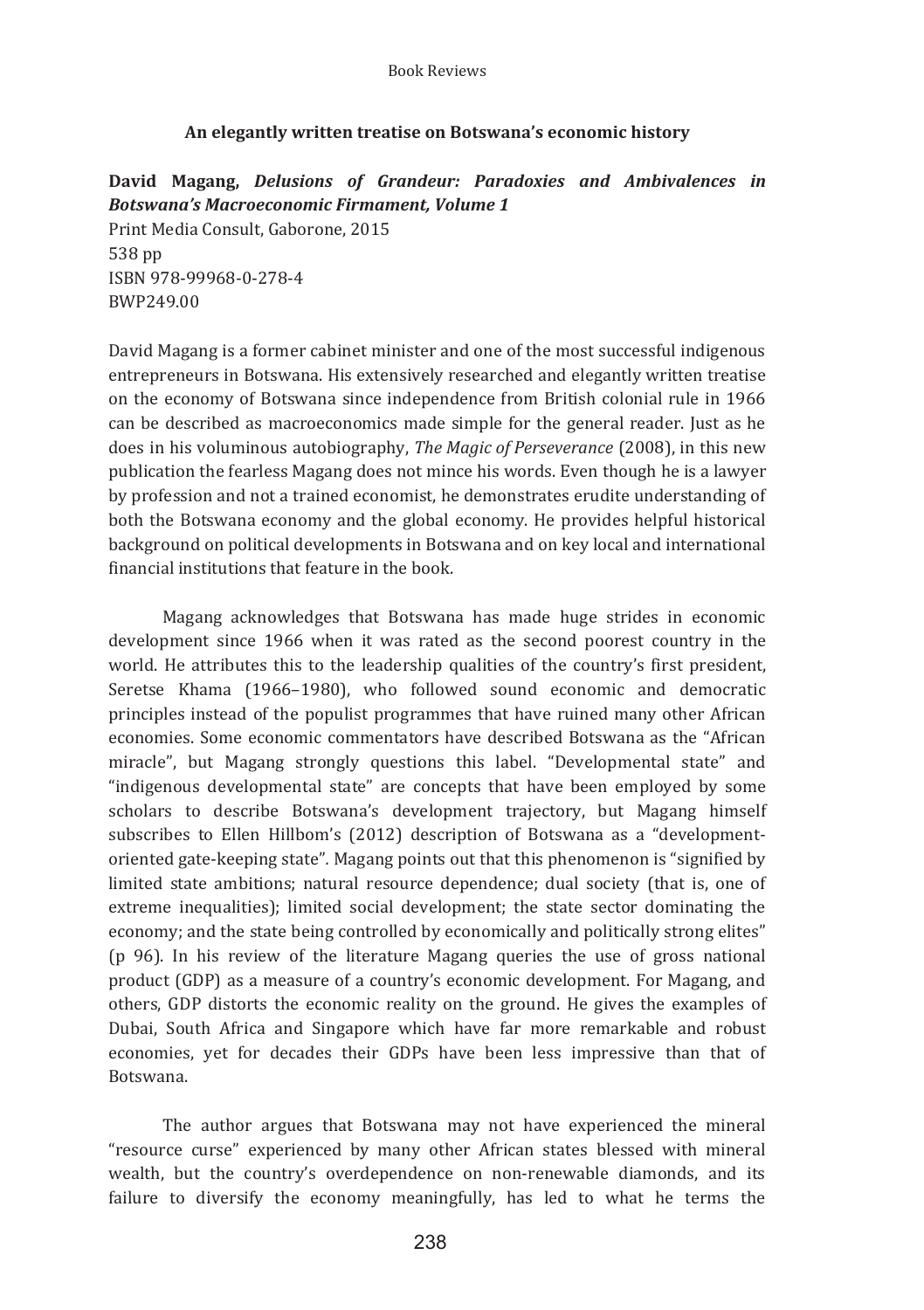"diamantine curse". He gives examples of Australia and Chile as mineral-dependent states that have managed to diversify their economies substantially. He also strongly argues against the sentiment that Botswana is a prosperous society, and quotes a recent international study which reported that the Batswana are among the unhappiest people in the world. To Magang this unhappiness is the result of the country's high unemployment (17.5%) and poverty levels, huge economic disparities - said to be among the worst in the world - and the excessive domination of Botswana's economy by foreigners. He writes that for the impoverished indigenous Batswana, the "'African Miracle' that is their country is actually the African Mirage" (p  $13$ ).

Magang is not only critical of the country's economic shortcomings, but also provides thoughtful solutions employed by hugely successful economies such as Malaysia, Singapore and the United Arab Emirates, all of which attained independence at about the same time as Botswana. The author is particularly scornful of De Beers which he accuses of being responsible for "arrested development" in Botswana, having deliberately prevented diamond beneficiation for decades, and thus preventing grassroots economic progress and employment creation (p 133). He observes that beneficiation would have generated significant wealth and employment through downstream activities which have more value than merely exporting rough stones. He goes on to maintain that as a member of parliament from 1979 he ploughed a lone furrow campaigning for diamond beneficiation because he received no support on this from the country's leadership.

Whereas he acknowledges the importance of the welfarist role of government, he argues that the portion of the national budget (more than 10%) devoted to welfare is far too high and unsustainable. He opines that "Even the very paragons of welfarism [Western countries], with their apparently seamless material might, are now feeling the weight of the social services albatross" (p 121). He suggests that the resources the government of Botswana directs to welfare should instead be used to create gainful and sustainable employment. Magang states that efforts by the Botswana Export Development Agency (BEDIA) and the International Financial Services Centre (IFSC) in attracting the desperately needed foreign direct investment (FDI) was nothing to write home about in comparison to their far more successful counterparts in the Kwazulu-Natal Province of South Africa and Mauritius:

The IFSC has now been merged with BEDIA under a new umbrella called the Botswana International Trade Centre. One hopes that this is not a merger simply of two white elephants to form an even bigger white elephant but a high-impact step with unambiguous, demonstrable synergies (p 173).

Nor is he impressed by government's attempt to drive economic development through SMMEs financed by the Citizen Entrepreneurial Development Agency (CEDA) due to the extremely inadequate seed capital it lends.

With the forecast that the country's diamonds will be depleted by 2030 the country's hope is said to be on its coal reserves which, however, would yield far less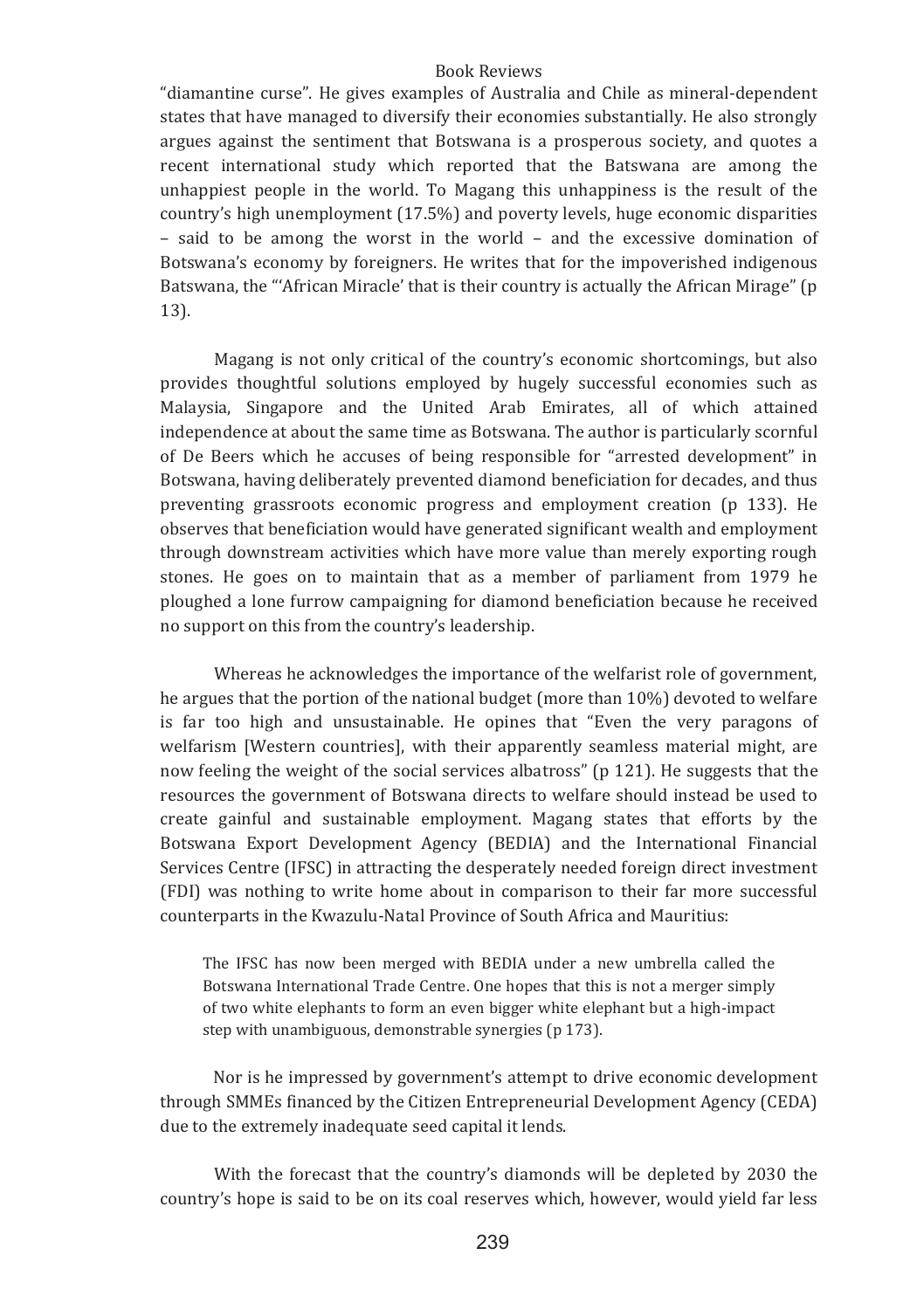revenue than diamonds. Magang blames the government's notoriously slow pace for the country's missed opportunities, and notes that the same could happen with coal exploitation. He demonstrates how government finally became firm on De Beers leading to the two entities signing the landmark Debswana Sales Agreement (DSA) in January 2011, which demanded that the De Beers-owned Diamond Trading Company International (DTCI) entirely relocate its sights and sales operations from London to Gaborone by the end of 2013. "It is small wonder some analysts have described the relocation of DTCI to Gaborone as the biggest transfer of assets from the developed world to the developing world", celebrates Magang (p 206). He reckons that had government heeded his advice more than 30 years ago it is possible that Botswana would today be more like Singapore. However, he decries the very limited participation of indigenous Batswana in the new diamond dispensation which he blames on the government.

Magang laments the fact that the government is going against current global trends by rejecting a parliamentary motion calling for a law on beneficiation on the grounds that it would scare investors away: "When I learnt of the rejection of the motion. I wondered where the allegiance of the political leadership lay – whether it was with its own people or their cronies within the transnational fabric" (p 212). While championing the intensification of diamond beneficiation in the country he is acutely aware of the factors that work against the movement. He cites these as the Batswana's "awful" work ethic, a worryingly slow and unreliable Internet which hampers business, an acute shortage of water and prolonged electricity outages.

The author mocks Botswana's belated citizen economic empowerment (CEE) policy saying it is shambolic and falls far too short of its South African and Malaysian counterparts. He praises Zimbabwe's controversial indigenisation and economic programme as exemplary. However, he acknowledges that these citizen economic empowerment programmes are almost everywhere hijacked by already better-off citizens conniving with the ruling elites. He acknowledges the role of the Botswana Stock Exchange in the country's economic development, but worries that it is dominated by institutional investors. The almost inconsequential participation by individual citizens in a society where a saving and investment culture is limited, concerns Magang. He explains that a small internal market of just two million people, a difficult regime of issuing resident and work permits to expatriates, and a lack of a sense of urgency among Batswana, all work against attracting FDI. Perhaps he should have noted that these very factors also hindered BEDIA and IFSC in attracting FDI. He refers to government bureaucratic inertia as "Kafkaesque Bureaucracy" (p 385). Magang cautions that this Kafkaesque Bureaucracy and harassment of street vendors by bye-law officials could be a time bomb waiting to explode, particularly in the light of the fact that the country's struggling street vendors face similar circumstances to those that triggered the Arab Spring revolution in North Africa (pp 389–390).

Magang argues that the location of the country's capital - Gaborone - on the south-eastern edge of the country as opposed to the middle of the country has led to major economic developments being concentrated in the poorly planned city.